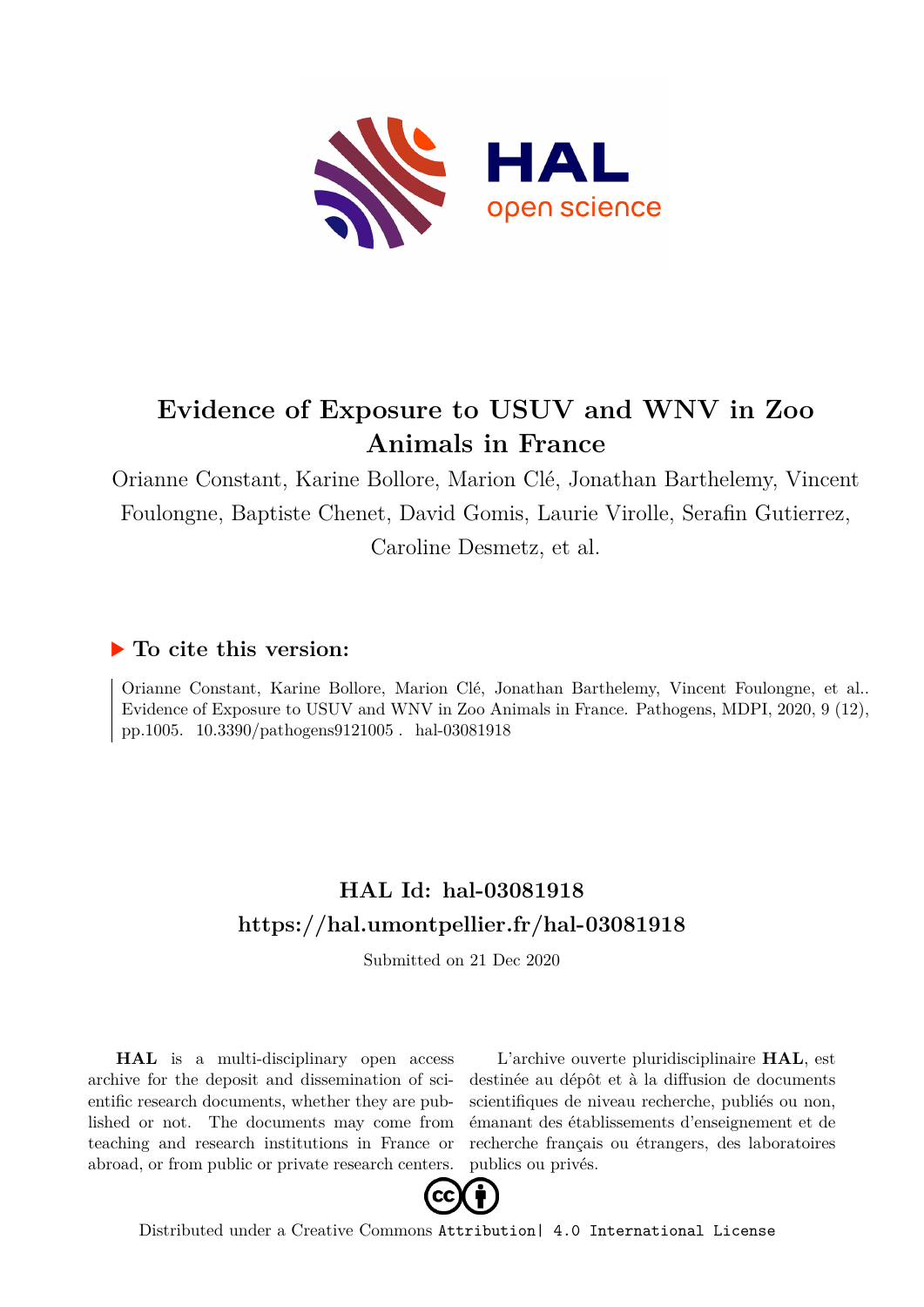



## *Article* **Evidence of Exposure to USUV and WNV in Zoo Animals in France**

**Orianne Constant 1,**† **, Karine Bollore 1,**† **, Marion Clé 1 , Jonathan Barthelemy <sup>1</sup> , Vincent Foulongne <sup>1</sup> , Baptiste Chenet <sup>2</sup> [,](https://orcid.org/0000-0002-3128-0143) David Gomis <sup>2</sup> , Laurie Virolle <sup>2</sup> [,](https://orcid.org/0000-0002-8001-7616) Serafin Gutierrez <sup>3</sup> , Caroline Desmetz <sup>4</sup> , Rayane Amaral Moares <sup>5</sup> , Cécile Beck <sup>5</sup> [,](https://orcid.org/0000-0002-9053-1416) Sylvie Lecollinet <sup>5</sup> [,](https://orcid.org/0000-0001-8535-2133) Sara Salinas <sup>1</sup> and Yannick Simonin 1,[\\*](https://orcid.org/0000-0002-3475-1369)**

- <sup>1</sup> Pathogenesis and Control of Chronic Infections, University of Montpellier, INSERM, EFS, 34000 Montpellier, France; orianne.constant@gmail.com (O.C.); karine.bollore@umontpellier.fr (K.B.); marion.cle@umontpellier.fr (M.C.); jonathan.barthelemy@inserm.fr (J.B.); v-foulongne@chu-montpellier.fr (V.F.); sara.salinas@inserm.fr (S.S.)
- <sup>2</sup> Parc de Lunaret—Zoo de Montpellier, 34090 Montpellier, France; Baptiste.CHENET@ville-montpellier.fr (B.C.); David.GOMIS@ville-montpellier.fr (D.G.); Laurie.VIROLLE@ville-montpellier.fr (L.V.)
- <sup>3</sup> ASTRE Research Unit, CIRAD, INRA, 34398 Montpellier, France; serafin.gutierrez@cirad.fr
- <sup>4</sup> bBioCommunication en CardioMétabolique (BC2M), Montpellier University, 34000 Montpellier, France; caroline.desmetz@umontpellier.fr
- <sup>5</sup> UMR 1161 Virology, ANSES, INRAE, ENVA, ANSES Animal Health Laboratory, EURL for Equine Diseases, 94704 Maisons-Alfort, France; rayane.amaralmoraes@anses.fr (R.A.M.); Cecile.BECK@anses.fr (C.B.); Sylvie.LECOLLINET@anses.fr (S.L.)
- **\*** Correspondence: yannick.simonin@umontpellier.fr; Tel.: +33-(0)4-3435-9114
- † Equally contributed.

Received: 22 October 2020; Accepted: 29 November 2020; Published: 30 November 2020



**Abstract:** West Nile virus (WNV) and Usutu virus (USUV) are zoonotic arboviruses. These flaviviruses are mainly maintained in the environment through an enzootic cycle involving mosquitoes and birds. Horses and humans are incidental, dead-end hosts, but can develop severe neurological disorders. Nevertheless, there is little data regarding the involvement of other mammals in the epidemiology of these arboviruses. In this study, we performed a serosurvey to assess exposure to these viruses in captive birds and mammals in a zoo situated in the south of France, an area described for the circulation of these two viruses. A total of 411 samples comprising of 70 species were collected over 16 years from 2003 to 2019. The samples were first tested by a competitive enzyme-linked immunosorbent assay. The positive sera were then tested using virus-specific microneutralization tests against USUV and WNV. USUV seroprevalence in birds was 10 times higher than that of WNV (14.59% versus 1.46%, respectively). Among birds, greater rhea (*Rhea Americana*) and common peafowl (*Pavo cristatus*) exhibited the highest USUV seroprevalence. Infections occurred mainly between 2016–2018 corresponding to a period of high circulation of these viruses in Europe. In mammalian species, antibodies against WNV were detected in one dama gazelle (*Nanger dama*) whereas serological evidence of USUV infection was observed in several *Canidae*, especially in African wild dogs (*Lycaon pictus*). Our study helps to better understand the exposure of captive species to WNV and USUV and to identify potential host species to include in surveillance programs in zoos.

**Keywords:** usutu virus; west nile virus; flavivirus; arbovirus; seroprevalence; zoological garden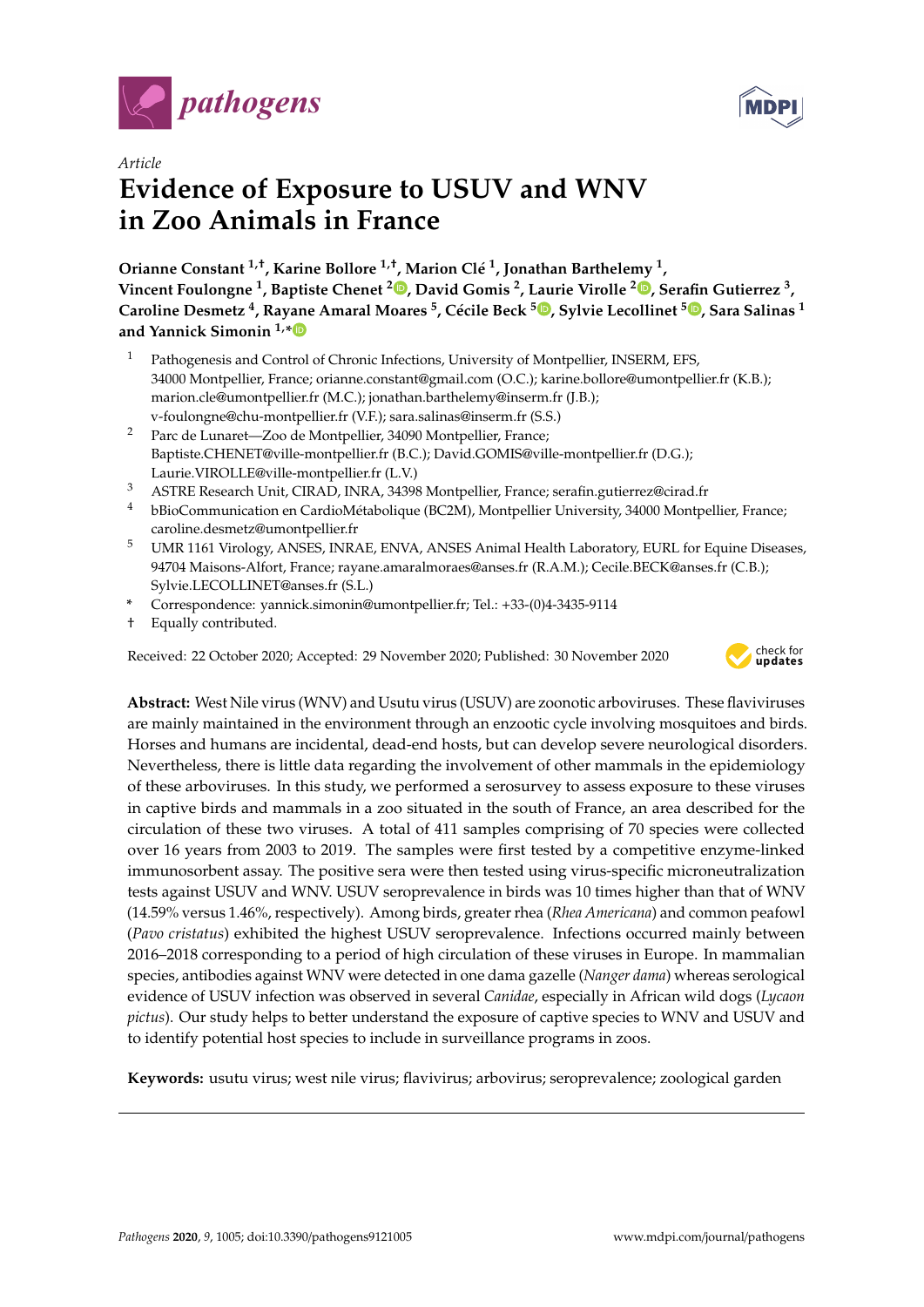#### **1. Introduction**

Arboviruses are emerging pathogens on the European continent and, more generally worldwide, although they are already well established in various regions, particularly in Africa and Latin America. Among arboviruses, several flaviviruses (*Flaviviridae* family), e.g West Nile (WNV), Usutu (USUV), tick born encephalitis virus (TBEV), and Meaban (MEAV) viruses are the main flaviviruses that have been known to circulate in France [1–4]. WNV and USUV belong to the Japanese encephalitis (JEV) serocomplex in the *Flavivirus* genus and share many common features [5,6]. Their transmission cycle mainly involves ornithophilic mosquitoes such as *Culex pipiens* and birds. Wild birds play a central role in flavivirus epidemiology as they are the main amplifying hosts in the wilderness. They develop a strong and transitory viremia, are capable of infecting bird-biting mosquitoes, and may contribute to the spread of the virus with their migratory behavior [3]. Moreover, WNV and USUV occasionally infect other vertebrates including humans and horses [7]. TBEV, in the TBEV serocomplex is maintained in an enzootic cycle involving hard ticks (Ixodes ricinus in Western Europe) and rodents as the main reservoir [8]. Birds are suspected to play a role in the spread of the virus [9]. MEAV is a soft tick-borne flavivirus transmitted by *Ornithodoros maritimus* ticks among seabird colonies and has only been identified in Brittany on the Meaban island [1].

WNV was first detected in the West Nile region of Uganda in 1937 from the blood of a febrile woman [10]. Its global distribution has greatly expanded over the last two decades and is currently common in countries of Africa, the Middle East, India, Australia, Central and Southern Europe, and in North, Central, and South America where it can cause disease outbreaks [11–13]. Natural exposure to WNV has also been detected in a wide range of mammals (more than 100 species) [14]. USUV has gained the attention of the scientific community due to its recent incursions in Europe. It was isolated for the first time in South Africa in 1959 [15,16]. Since then, this emerging arbovirus has spread out of Africa, mainly in Europe [3]. Birds and humans infected by USUV can develop neuroinvasive pathologies (including encephalitis and meningoencephalitis). Serologic and molecular evidence of USUV presence in blood donors suggests the silent spread of this virus among asymptomatic humans [3]. Beyond birds and humans, USUV has also been detected in different mammals such as horses, dogs, wild boars, wild ruminants, bats, rodents, and shrews [17–24]. Seroepidemiological studies showed that USUV is probably endemic in several European countries. Whereas WNV is involved in occasional outbreaks or endemic in some of them, mainly in Southern Europe such as in Greece, Italy, or Spain [3,25]. Recently, increased and concomitant transmission of both viruses has been reported in Europe. Beyond a record drought and heat wave, the summer of 2018 saw the largest WNV epidemic reported in terms of countries involved. A total of 16 European countries, including France, were involved and 2083 human cases and 181 deaths were listed [26]. Similarly, the largest epizootic of USUV in Europe was observed in 2018, inducing a massive death of wild birds [3,27,28].

TBEV is the arbovirus with the highest public health impact in Europe. Thousands of TBEV neurological cases are recorded every year in Europe [29]. Human infections can occur through the bite from TBEV-infected ticks and more rarely through the consumption of unpasteurized milk or milk products from cattle, goats, or sheep. TBEV is endemic in many European countries, including the Baltic and Scandinavian countries, Slovenia, and the Czech Republic. In France, the virus has been reported in Eastern France, mainly in Alsace and since 2003 in the Alps (Haute-Savoie) and more recently in Auvergne-Rhône-Alpes (Loire and Haute-Loire) [2,30]. TBEV infections have been detected more largely in Eastern France in a serosurvey on wild boars and roe deer [31].

Monitoring viral circulation is difficult, especially for viruses with complex transmission cycles. Moreover, serological cross-reactions between flaviviruses can hamper the rapid identification of circulating viruses. Elisa tests suffer from a lack of specificity and need to be confirmed by seroneutralization assays. Zoological gardens represent sites of interest to gain knowledge about the distribution of emerging zoonotic pathogens in different animal species. Therefore, zoos have been proposed as sites adapted to the surveillance of zoonotic viruses, including WNV and USUV [32–36]. These sites generally contain a large diversity of captive species, including birds and mammals,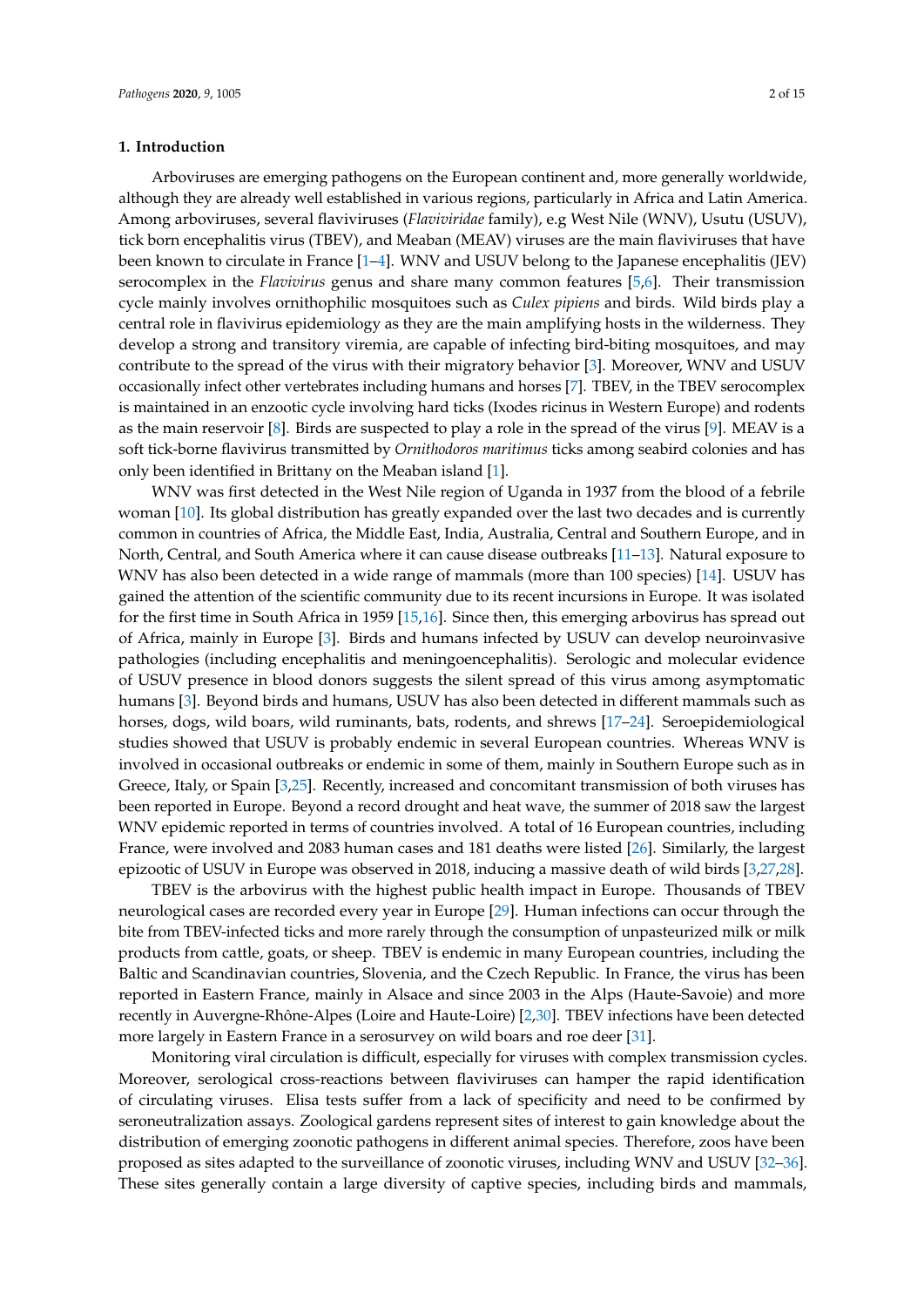and are usually close to or within urban areas. Moreover, since captive animals are regularly monitored by veterinarians, samples can be easily available. In addition, WNV and USUV have been frequently detected in birds in zoological gardens and associated with important mortality in some species [23,24,27,28]. Nevertheless, few studies have been published on WNV or USUV exposure in zoo animals [23–26]. Montpellier zoo (south of France) is close to the Camargue area, a wetland that houses a large diversity of wild bird species, including migratory birds and various mosquito populations. This environment is considered to favor the transmission of USUV and WNV [29–32]. In this study, we evaluated in priority the seropositivity against WNV and USUV in captive birds and exotic mammals from the Montpellier zoological garden. TBEV and MEAV circulation has not been evidenced in the south of France. Consequently, when positive samples of competitive enzyme linked immunoabsorbent assay (cELISA) were found negative in WNV and USUV MNTs, TBEV and MEAV virus neutralization assays were carried out to investigate infections by alternative flaviviruses. The objective was to investigate the prevalence of flavivirus infections in a large variety of species and to assess the value of integrating their monitoring within the framework of WNV and USUV surveillance programs. Our results enlarge current knowledge on mammals and birds potentially infected by these viruses and point to species with high seroprevalence as candidates for sentinel surveillance.

#### **2. Results**

#### *2.1. Circulation of USUV*/*WNV in Zoo Birds*

A point to note is that no obvious abnormal bird mortality was observed in Montpellier zoo. Analysis in birds were carried out on 137 specimens of 20 different species (Table 1). Using competitive enzyme linked immunoabsorbent assay (cELISA), we identified antibodies against flaviviruses in 23 out of 137 birds (16.79%, CI95%: 10.53–23.05). Among them, 20 specimens tested positive for USUV-specific antibodies by virus-specific micro neutralization test (MNT) (14.59%, CI95%: 8.686–20.51) and 2 specimens for WNV-specific antibodies (1.45%, CI95%: 0.0–3.46). Overall, our results show a greater proportion of positive specimens for USUV than for WNV.

Moreover, one common ostrich (*Struthio camelus*) presented antibodies against an undetermined flavivirus as we did not detect TBEV or MEAVS-specific antibodies by virus-specific micro neutralization test (Table 1). The two positive birds for WNV were one orange-winged amazon (*Amazona amazonica*) and one marabou stork (*Leptoptilos crumenifer*). The individuals positive to USUV were one Abyssinian ground hornbill (*Bucorvus abyssinicus*), one scarlet ibis (*Eudocimus ruber*), and two emus (*Dromaius novaehollandiae*). We also found antibodies against USUV in 6 common peafowl (*Pavo cristatus*) and 10 greater rhea (*Rhea Americana*) representing respectively 25% and 46.7% seroprevalence in the tested populations. These species, to the best of our knowledge, have never been described as susceptible to flavivirus infection. We analyzed the samples collected from the same animals over several years in order to explore infection temporality. This analysis provided information on viral circulation over time, particularly since USUV and WNV have been only quite recently widely reported in the area. Despite the lack of a continuous sampling over years, we were able to study the temporality of infection for some of the animals. Interestingly longitudinal studies showed that all the sequentially sampled animals found seropositive on the first sampling stayed seropositive throughout the study period as all seropositive birds in 2016 were also positive in 2018 (5/5) (Table A1). Moreover, the majority of specimens were infected between 2016 to 2018 (64.2%, 9/14 for WNV or USUV-positive birds) while the remaining samples show that WNV and USUV were introduced before 2016 in the area.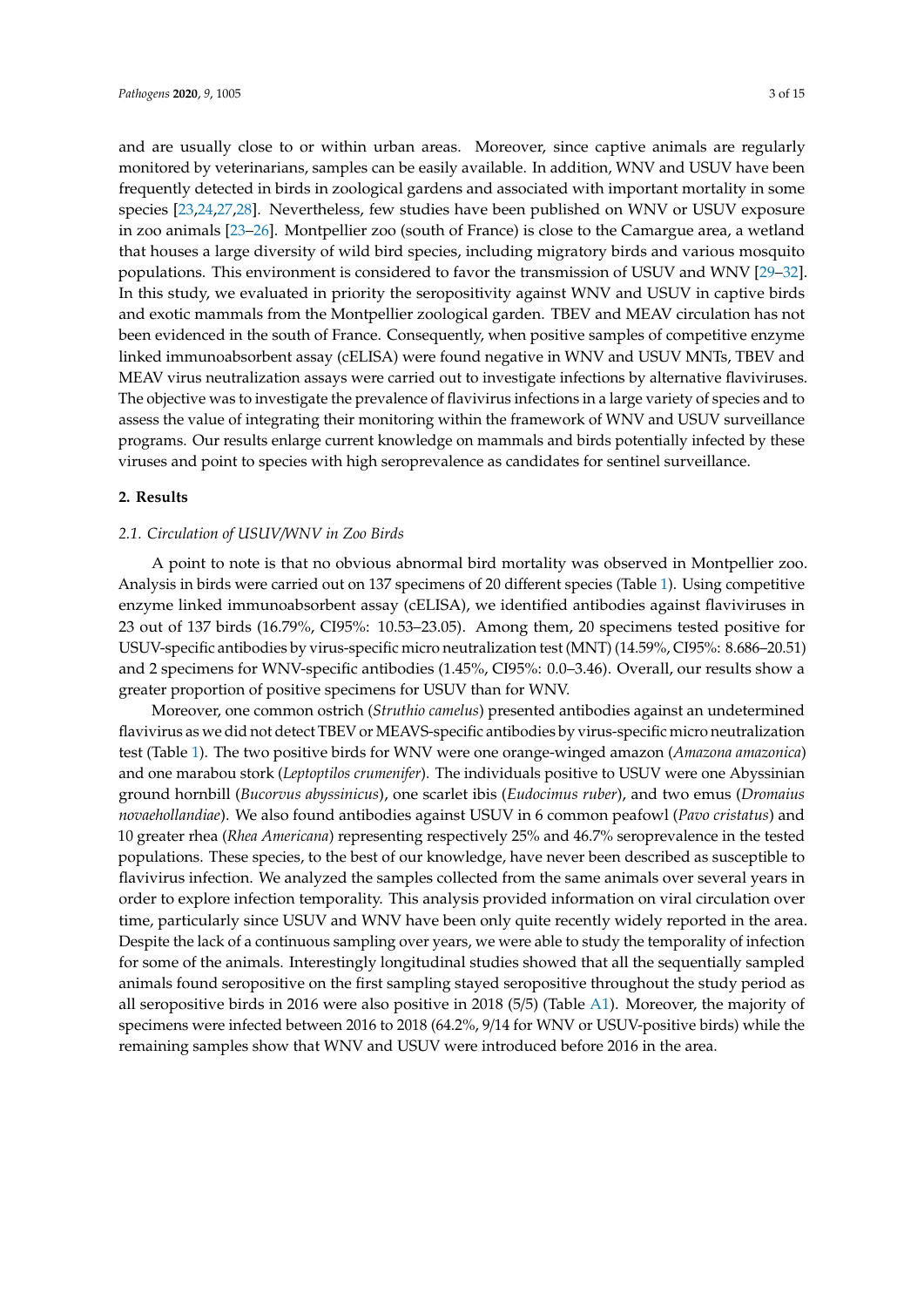| <b>Avian Species</b>          |                             |            |                |                             |             |                |                     |
|-------------------------------|-----------------------------|------------|----------------|-----------------------------|-------------|----------------|---------------------|
| Species                       | <b>Species</b>              | Collection | Nb of          | <b>MNT Antibodies Titer</b> |             |                |                     |
| (English Name)                | (Scientific Name)           | Date       | Specimens      | cElisa                      | <b>USUV</b> | <b>WNV</b>     | Conclusion          |
| Orange-winged<br>amazon       | Amazona amazonica           | 2016-2018  | 8              | $\mathbf{1}$                | Neg         | 10             | $1/8$ WNV $\,$      |
| Brazilian teal                | Amazonetta<br>brasiliensis  | 2016-2018  | 6              | $\mathbf{0}$                | Neg         | Neg            | Neg                 |
| Buffon's macaw                | Ara macao                   | 2016-2018  | 2              | $\boldsymbol{0}$            | Neg         | Neg            | Neg                 |
| Great green macaw             | Ara ambiguus                | 2016-2018  | $\overline{4}$ | $\boldsymbol{0}$            | Neg         | Neg            | Neg                 |
| White-winged duck             | Asarcornis scutulata        | 2016       | 2              | $\boldsymbol{0}$            | Neg         | Neg            | Neg                 |
| Abyssinian ground<br>hornbill | Bucorvus abyssinicus        | 2016-2018  | 5              | 1                           | 640         | 20             | $1/5$ USUV          |
| Greater vasa parrot           | Coracopsis vasa             | 2019       | $\overline{2}$ | $\mathbf{0}$                | Neg         | Neg            | Neg                 |
| Southern screamer             | Chauna torquata             | 2016-2018  | $\overline{2}$ | $\boldsymbol{0}$            | Neg         | Neg            | Neg                 |
| White-faced<br>whistling duck | Dendrocygna viduata         | 2016-2018  | $\mathbf{1}$   | $\boldsymbol{0}$            | Neg         | Neg            | Neg                 |
| Emu                           | Dromaius<br>novaehollandiae | 2016-2018  | 5              | 2                           | 160         | 20             | $2/5$ USUV          |
| Scarlet ibis                  | Eudocimus ruber             | 2016-2018  | 38             | $\mathbf{1}$                | 640         | 10             | 1/38 USUV           |
| Brahma chicken                | Gallus domesticus<br>brahma | 2016       | $\overline{4}$ | $\boldsymbol{0}$            | Neg         | Neg            | Neg                 |
| Marabou stork                 | Leptoptilos crumenifer      | 2016-2018  | 3              | $\mathbf{1}$                | 10          | 40             | 1/3 WNV             |
| Blue-crowned<br>motmot        | Momotus momota              | 2019       | $\mathbf{1}$   | $\boldsymbol{0}$            | Neg         | Neg            | Neg                 |
| Common peafowl                | Pavo cristatus              | 2016-2018  | 24             | 6                           | 10          | Neg            | $6/24$ USUV         |
|                               |                             |            |                |                             | 10          | Neg            |                     |
|                               |                             |            |                |                             | 10          | Neg            |                     |
|                               |                             |            |                |                             | 20          | Neg            |                     |
|                               |                             |            |                |                             | 40          | Neg            |                     |
|                               |                             |            |                |                             | 40          | Neg            |                     |
| Grey-winged<br>trumpeter      | Psophia crepitans           | 2019       | 2              | $\boldsymbol{0}$            | Neg         | Neg            | Neg                 |
| Greater rhea                  | Rhea americana              | 2016-2018  | 21             | 10                          | 640         | 10             | 10/21 USUV          |
|                               |                             |            |                |                             | 640         | Neg            |                     |
|                               |                             |            |                |                             | 320         | 10             |                     |
|                               |                             |            |                |                             | 640         | 10             |                     |
|                               |                             |            |                |                             | 320         | ${\hbox{Neg}}$ |                     |
|                               |                             |            |                |                             | 320         | Neg            |                     |
|                               |                             |            |                |                             | 640         | 10             |                     |
|                               |                             |            |                |                             | 640         | $10\,$         |                     |
|                               |                             |            |                |                             | 40          | 10             |                     |
|                               |                             |            |                |                             | 20          | Neg            |                     |
| African comb duck             | Sarkidiornis melanotos      | 2016-2018  | 3              | $\boldsymbol{0}$            | Neg         | Neg            | Neg                 |
| Common ostrich                | Struthio camelus            | 200-20016  | 3              | $\mathbf{1}$                | Neg         | Neg            | Other<br>flavivirus |
| Red-crested turaco            | Tauraco erythrolophus       | 2015       | $\mathbf{1}$   | $\boldsymbol{0}$            | Neg         | Neg            |                     |

**Table 1.** Birds species tested by ELISA (enzyme linked immunoabsorbent assay) and for ELISA-positive samples by MNT (microneutralization tests) for West Nile virus (WNV) and Usutu virus (USUV).

Legend: In seropositive birds, titers for USUV and WNV are indicated. Titer was considered specific when MNT titer was at least fourfold higher against one virus compared to the other.

#### *2.2. Circulation of USUV*/*WNV in Zoo Mammals*

The analysis of seroprevalence in mammals was performed on 274 specimens of 50 different species (Table 2). A total of 11 mammals were positive with the pan-flavivirus ELISA kit (4.01%, CI95%: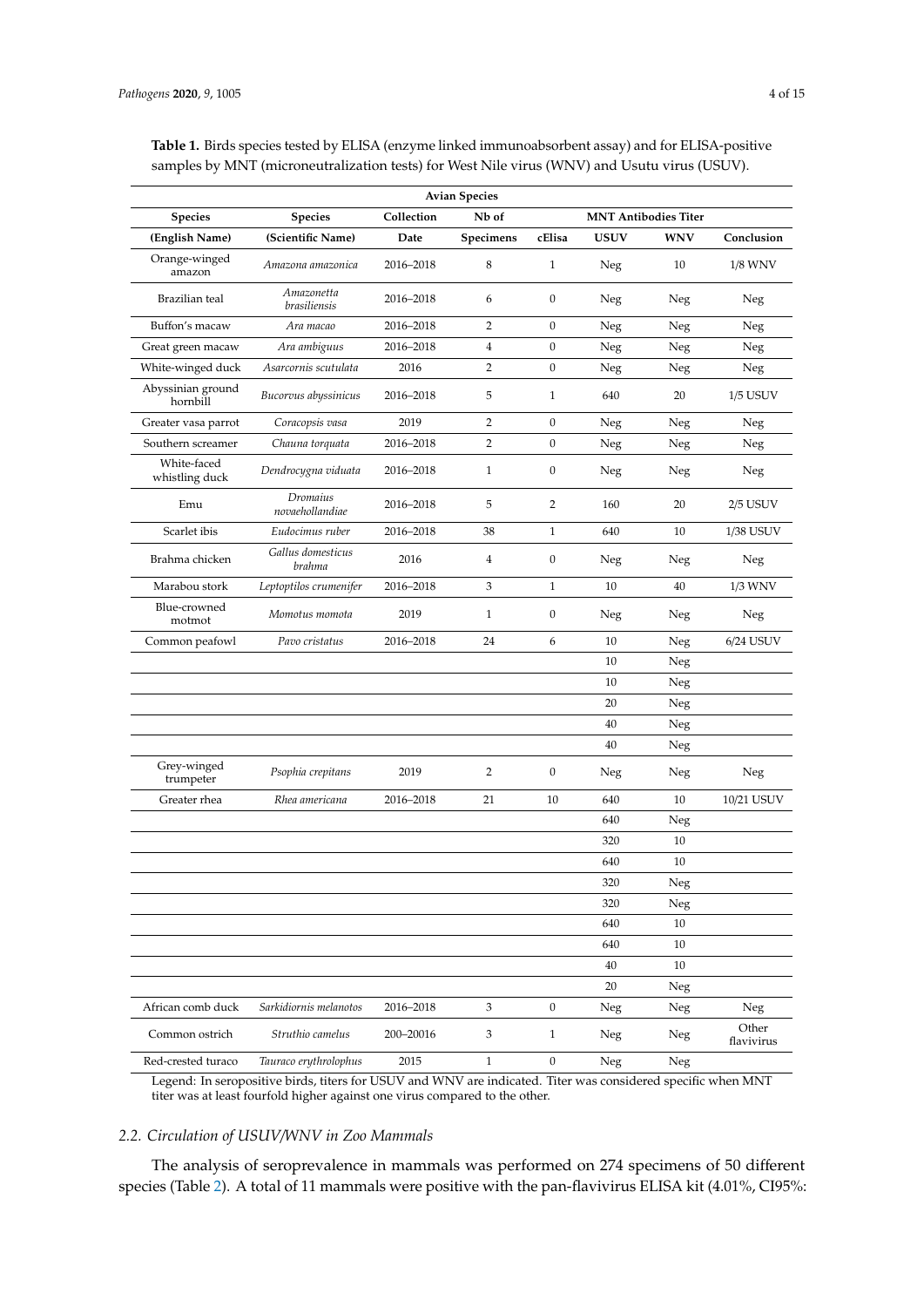1.69–6.33). Similarly to our results with birds, most of the positives mammals had antibodies against USUV, including one Asian lion (*Panthera leo persica*), one maned wolf (*Chrysocyon brachyurus*), one Iberian wolf (*Canis lupus signatus*), and two African wild dogs (*Lycaon pictus*) (Table 2). In contrast, we detected antibodies against WNV in one dama gazelle (*Nanger dama*) (Table 2). Three animals presented antibodies against non-identified flaviviruses (*Acinonyx jubatus*, *Camelus dromedarieus*, and *Panthera leo leo*) (the corresponding sera turned out to be negative in TBEV and MEAV neutralization assays). Thus, according to the available data, only a small proportion of exotic mammals' species was exposed to USUV or WNV infections. African wild dog has never been identified as a susceptible species to infection by USUV. To confirm the susceptibility of this Canidae to USUV infection, we analyzed the sera of 8 African wild dogs from another zoological garden (Réserve Africaine de Sigean) located 100 km from Montpellier zoo, also in the south of France. We identified two more animals with antibodies against USUV confirming a relatively high prevalence for USUV in this species (33.3%, 4/12).

Among all mammalians and more particularly in the order *Carnivora*, *Canidae* presented the highest USUV seroprevalence as we detected 25% (CI95%: 7.67–42.32) of positive specimens (Table A2).

To conclude, in this study statistically significant associations between seropositivity and sex or age were not observed. Among the species for which a relatively large sampling was available, Greater rhea (10/21) and to a lesser extent African wild dogs (4/12) had the highest infection rates. Blood samples from species showing high seroprevalence were additionally analyzed by RT-PCR for the presence of USUV or WNV RNA but we did not identify acute viral infection in these available samples.

| <b>Mammal Species</b> |                                |                    |                                |                             |             |            |                     |
|-----------------------|--------------------------------|--------------------|--------------------------------|-----------------------------|-------------|------------|---------------------|
| <b>Species</b>        | <b>Species</b>                 | Collection<br>Date | N <sub>b</sub> of<br>Specimens | <b>MNT Antibodies Titer</b> |             |            |                     |
| (English Name)        | (Scientific Name)              |                    |                                | <b>cELISA</b>               | <b>USUV</b> | <b>WNV</b> | Conclusion          |
| Cheetah               | Acinonyx jubatus               | 2016-2018          | 6                              | $\mathbf{1}$                | ${\rm Neg}$ | Neg        | Other<br>flavivirus |
| Addax                 | Addax nasomaculatus            | 2015-2019          | 12                             | ${\hbox{Neg}}$              | Neg         | Neg        | Neg                 |
| Black howler          | Alouatta caraya                | 2015-2018          | 3                              | Neg                         | Neg         | Neg        | Neg                 |
| Barbary sheep         | Ammotragus lervia              | 2014-2019          | 10                             | Neg                         | Neg         | Neg        | Neg                 |
| Hog deer              | Axis porcinus                  | 2016-2018          | 5                              | Neg                         | Neg         | Neg        | Neg                 |
| Sichuan takin         | Budorcas taxicolor<br>tibetana | 2015               | $\mathbf{1}$                   | Neg                         | Neg         | Neg        | Neg                 |
| Common marmoset       | Callithrix jacchus             | 2017               | $\mathbf{1}$                   | Neg                         | Neg         | Neg        | Neg                 |
| Dromedary             | Camelus dromedarius            | 2016-2018          | $\overline{2}$                 | 1                           | Neg         | Neg        | Other<br>flavivirus |
| Iberian wolf          | Canis lupus signatus           | 2013-2018          | 10                             | $\mathbf{1}$                | 40          | Neg        | 1/10 USUV           |
| White rhinoceros      | Ceratotherium simum            | 2004-2019          | 5                              | Neg                         | Neg         | Neg        | Neg                 |
| Sika deer             | Cervus nippon                  | 2016               | 8                              | Neg                         | Neg         | Neg        | Neg                 |
| Linnaeus's two-toed   | Choloepus didactylus           | 2016               | $\overline{2}$                 | Neg                         | Neg         | Neg        | Neg                 |
| sloth                 |                                |                    |                                |                             |             |            |                     |
| Maned wolf            | Chrysocyon brachyurus          | 2015-2018          | 2                              | 1                           | 40          | Neg        | $1/2$ USUV          |
| Prehensile-tailed     | Coendou prehensilis            | 2016               | $\overline{2}$                 | Neg                         | Neg         | Neg        | Neg                 |
| porcupine             |                                |                    |                                |                             |             |            |                     |
| Lowland paca          | Cuniculus paca                 | 2017               | 3                              | Neg                         | Neg         | Neg        | Neg                 |
| Blesbok               | Damaliscus pygargus            | 2017               | 1                              | Neg                         | Neg         | Neg        | Neg                 |
|                       | phillipsi                      |                    |                                |                             |             |            |                     |
| Somali wild ass       | Equus africanus                | 2004               | $\overline{2}$                 | Neg                         | Neg         | Neg        | Neg                 |

**Table 2.** Mammals species tested by ELISA and by MNT for ELISA-positive samples.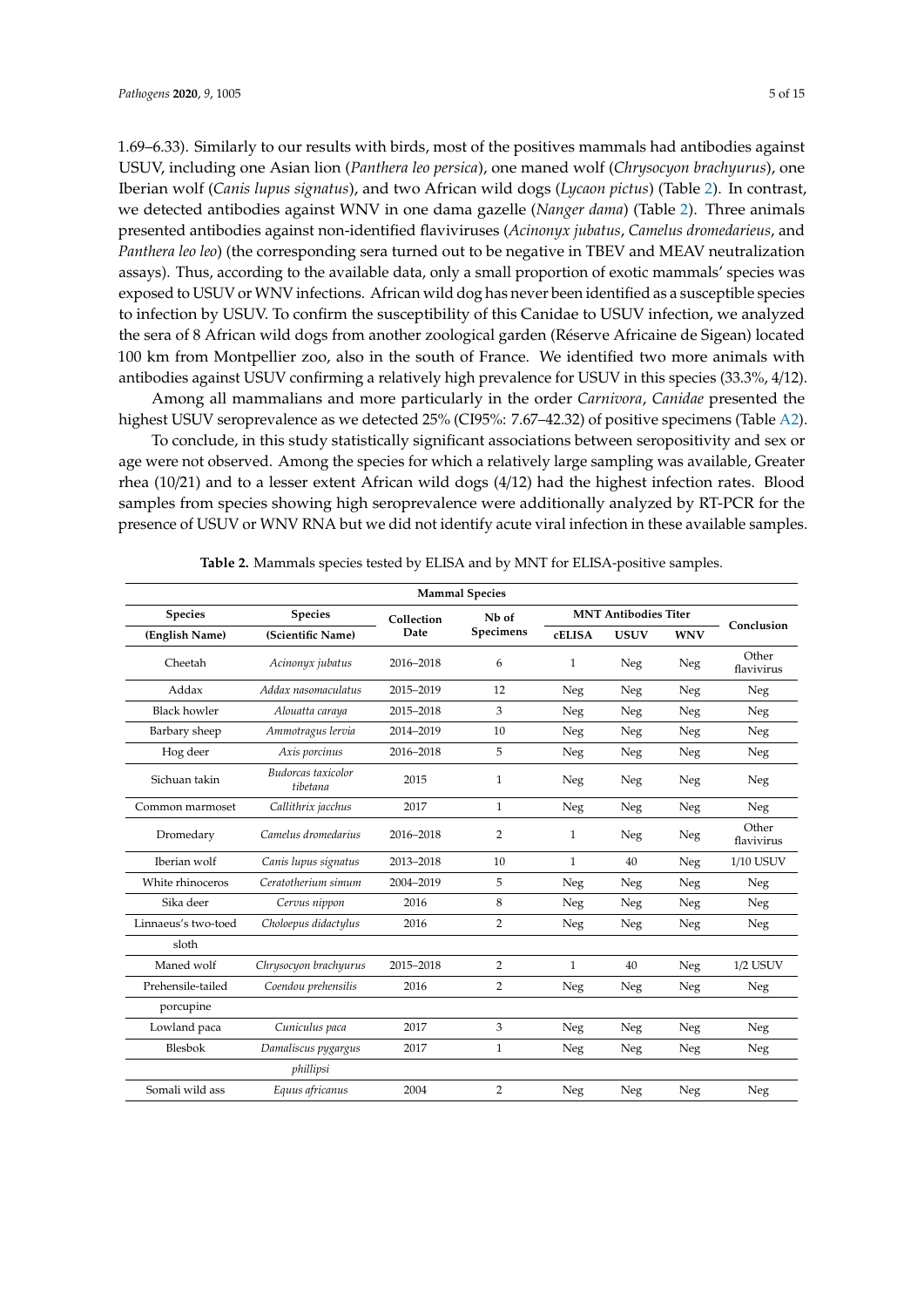| <b>Mammal Species</b>   |                            |            |                         |                                         |                 |                  |                     |
|-------------------------|----------------------------|------------|-------------------------|-----------------------------------------|-----------------|------------------|---------------------|
| <b>Species</b>          | <b>Species</b>             | Collection | Nb of                   | <b>MNT Antibodies Titer</b>             |                 |                  |                     |
| (English Name)          | (Scientific Name)          | Date       | Specimens               | cELISA                                  | <b>USUV</b>     | <b>WNV</b>       | Conclusion          |
|                         | somaliensis                |            |                         |                                         |                 |                  |                     |
| Grévy's zebra           | Equus grevyi               | 2017       | 2                       | Neg                                     | Neg             | Neg              | Neg                 |
| Persian onager          | Equus hemionus onager      | 2004-2016  | 5                       | Neg                                     | Neg             | Neg              | Neg                 |
| Hartmann's              | Equus zebra hartmannae     | 2017-2019  | 4                       | Neg                                     | Neg             | Neg              | Neg                 |
| mountain zebra          |                            |            |                         |                                         |                 |                  |                     |
| Crowned lemur           | Eulemur coronatus          | 2017-2018  | 4                       | Neg                                     | Neg             | Neg              | Neg                 |
| Mongoose lemur          | Eulemur mongoz             | 2016-2017  | $\overline{2}$          | Neg                                     | Neg             | Neg              | Neg                 |
| Rothschild's giraffe    | Giraffa camelopardalis     | 2015       | $\mathbf{1}$            | Neg                                     | Neg             | Neg              | Neg                 |
|                         | rothschildi                |            |                         |                                         |                 |                  |                     |
| Alaotran gentle         | Hapalemur alaotrensis      | 2016-2018  | 7                       | Neg                                     | Neg             | Neg              | Neg                 |
| lemur                   |                            |            |                         |                                         |                 |                  |                     |
| Sable antelope          | Hippotragus niger          | 2017       | 4                       | Neg                                     | Neg             | Neg              | Neg                 |
| Nile lechwe             | Kobus megaceros            | 2018-2019  | $\overline{4}$          | Neg                                     | Neg             | Neg              | Neg                 |
| Ring-tailed lemur       | Lemur catta                | 2017       | 5                       | Neg                                     | Neg             | Neg              | Neg                 |
| Northern tiger cat      | Leopardus tigrinus         | 2018       | 1                       | Neg                                     | Neg             | Neg              | Neg                 |
| African wild dog        | Lycaon pictus              | 2016-2019  | $4^a + 8^b$             | $2^{\,\mathrm{a}}$ + $2^{\,\mathrm{b}}$ | 40              | Neg              | 4/12 USUV           |
|                         |                            |            |                         |                                         | 160             | Neg              |                     |
|                         |                            |            |                         |                                         | 40 <sup>a</sup> | Neg <sup>a</sup> |                     |
|                         |                            |            |                         |                                         | 40 <sup>a</sup> | Neg <sup>a</sup> |                     |
| Bennett's wallaby       | Macropus rufogriseus       | 2016-2018  | 12                      | Neg                                     | Neg             | Neg              | Neg                 |
| Kirk's dik-dik          | Madoqua kirkii             | 2016-2019  | 4                       | Neg                                     | Neg             | Neg              | Neg                 |
| Reeves's muntjac        | Muntiacus reevesi          | 2017       | $\overline{4}$          | Neg                                     | Neg             | Neg              | Neg                 |
| Giant anteater          | Myrmecophaga<br>tridactyla | 2018       | 2                       | Neg                                     | Neg             | Neg              | Neg                 |
| Dama gazelle            | Nanger dama                | 2017-2019  | 14                      | $\mathbf{1}$                            | Neg             | 10               | 1/14 WNV            |
| Beisa oryx              | Oryx beisa                 | 2017       | 6                       | Neg                                     | Neg             | Neg              | Neg                 |
| Scimitar-horned<br>oryx | Oryx dammah                | 2016-2018  | 2                       | Neg                                     | Neg             | Neg              | Neg                 |
| Arabian oryx            | Oryx leucoryx              | 2016-2019  | 6                       | Neg                                     | Neg             | Neg              | Neg                 |
| Caussenarde Sheep       | Ovis aries                 | 2016-2019  | 34                      | Neg                                     | Neg             | Neg              | Neg                 |
| Cameroon Sheep          | Ovis aries cameroon        | 2018-2019  | $\overline{4}$          | Neg                                     | Neg             | Neg              | Neg                 |
| Atlas lion              | Panthera leo leo           | 2003-2019  | $\overline{4}$          | $\mathbf{1}$                            | Neg             | Neg              | Other<br>flavivirus |
| Asian lion              | Panthera leo persica       | 2017       | $\mathbf{1}$            | $\mathbf{1}$                            | 40              | Neg              | $1/1$ USUV          |
| White-faced saki        | Pithecia pithecia          | 2018       | $\mathbf{1}$            | Neg                                     | Neg             | Neg              | Neg                 |
| Bharal                  | Pseudois nayaur            | 2015-2019  | 26                      | Neg                                     | Neg             | Neg              | Neg                 |
| Emperor tamarin         | Saguinus imperator         | 2019       | 3                       | Neg                                     | Neg             | Neg              | Neg                 |
| South American<br>tapir | Tapirus terrestris         | 2017       | $\mathbf{1}$            | Neg                                     | Neg             | Neg              | Neg                 |
| Nyala                   | Tragelaphus angasii        | 2016-2019  | $\overline{\mathbf{4}}$ | Neg                                     | Neg             | Neg              | Neg                 |
| Eastern bongo           | Tragelaphus eurycerus      | 2017-2019  | 3                       | Neg                                     | Neg             | Neg              | Neg                 |
|                         | isaaci                     |            |                         |                                         |                 |                  |                     |
| Common eland            | Tragelaphus oryx           | 2016-2019  | 5                       | Neg                                     | Neg             | Neg              | Neg                 |
| Lesser kudu             | Tragelaphus imberbis       | 2016       | $\overline{2}$          | Neg                                     | Neg             | Neg              | Neg                 |
| Syrian brown bear       | Ursus arctos syriacus      | 2015-2017  | 3                       | Neg                                     | Neg             | Neg              | Neg                 |
| Red ruffed lemur        | Varecia rubra              | 2018-2019  | $\overline{2}$          | Neg                                     | Neg             | Neg              | Neg                 |
| Vicuna                  | Vicugna vicugna            | 2017-2019  | 5                       | Neg                                     | Neg             | Neg              | Neg                 |

**Table 2.** *Cont*.

Legend: <sup>a</sup>—Montpellier zoo; <sup>b</sup>—Sigean zoo.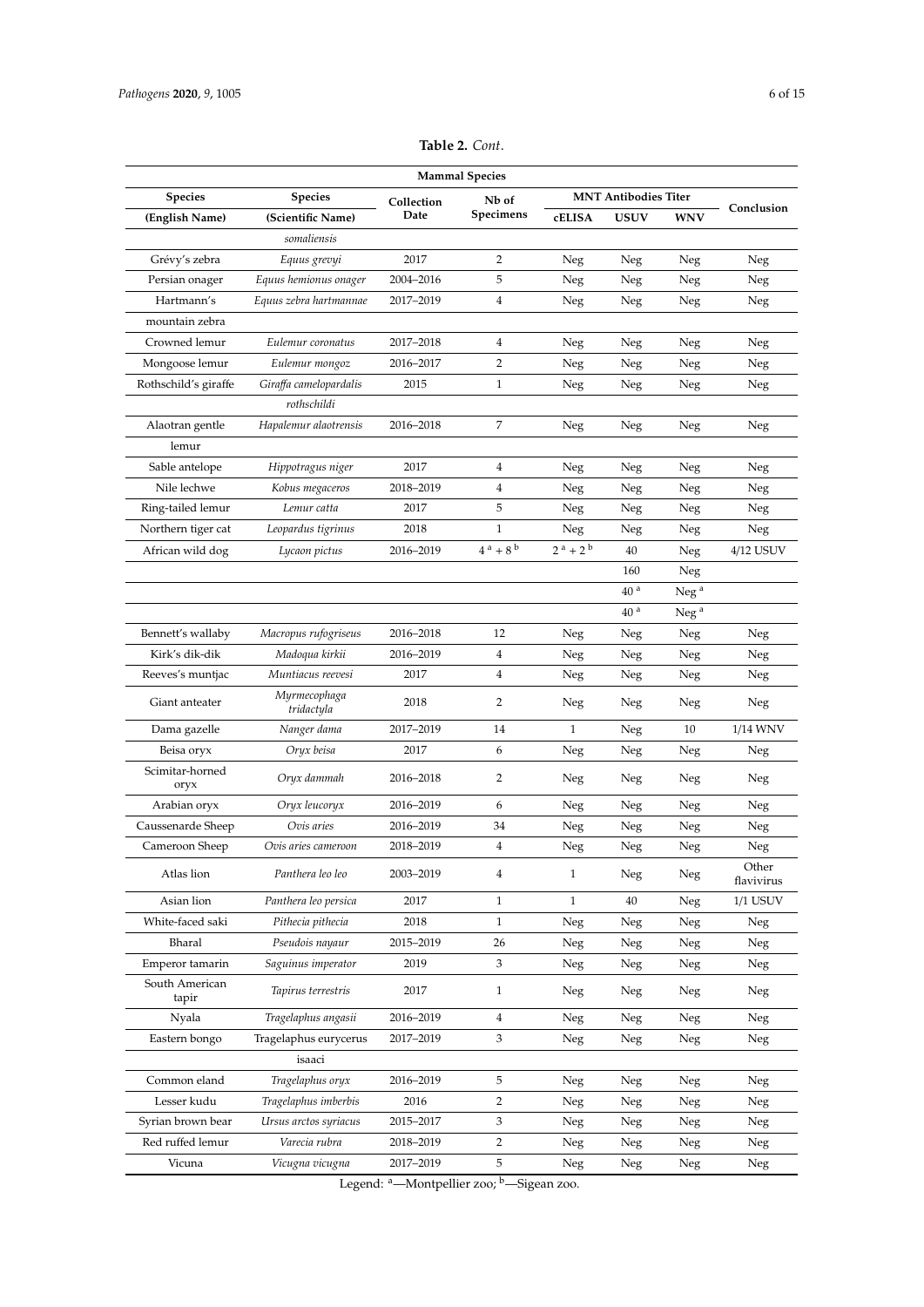#### **3. Discussion**

Among arboviruses, WNV and USUV are neurotropic viruses characterized by an overlapping geographic distribution, host and vector ranges, as well as similar clinical manifestations [7]. The epidemiology of both WNV and USUV in Europe has changed dramatically over the last two decades. Studies performed in Italy provided evidence that USUV circulation in humans seems to be higher than WNV infection in some endemic regions where both viruses circulate [3,12,37,38]. At the end of the 90 s, there have been several reports of WNV outbreaks in Europe. Subsequently, this virus has spread widely in Central and Southern European countries, causing more important epidemics [39–46]. In 2018, WNV infections in Europe increased considerably compared to previous transmission seasons causing the biggest epidemic ever listed on the European continent [26]. This epidemic has affected more people in one year than during the previous 10 years across Europe and was concomitantly associated with a major USUV epidemic affecting several European countries and causing massive mortality in several bird species [3,28,47,48]. In accordance with human epidemiological data, our results suggest that USUV, and to a lesser extend WNV, may have circulated in zoo animals between 2016 and 2018 given that the two-thirds of seropositive animals analyzed were infected between 2016 and 2018. This higher seroprevalence during this period supports observations of an intense transmission in the surveyed area in the 2016–2018 period compared to previous transmission seasons. This exceptional level of viral circulation in 2018 for both USUV and WNV is probably related to several environmental and ecological factors influencing the spreading of these viruses such as elevated temperatures and precipitation anomalies, and other environmental factors that can favor mosquito breading [49,50].

Wild birds play a major role as reservoir hosts and as carriers for zoonotic arboviruses and their arthropod hosts to Europe. Every year, millions of birds migrate between Europe and Africa and play an important role in the spread of viruses to new areas. Both WNV and USUV can commonly infect at least 36 species of birds. Studying the seroprevalence of WNV and USUV in the avian population from zoos is therefore a good way to monitor the circulation of these viruses notably linked to the greater awareness of avian mortality in zoos compared to wild avifauna. Moreover, zoos are places where humans, mosquitoes, and birds are gathered in a relatively small space. Birds from zoological gardens have been described as victims of USUV infection. The first major outbreaks of USUV was identified in 2001 with the death of five great grey owls (*Strix nebulosa*) in a Vienna zoo [34]. In 2006 massive death were also reported in wild and captive avian species members of the orders Passeriformes (blackbirds and sparrows) and Strigiformes (owls) at a Zurich zoo [34] and deaths were reported in captive owls in Italy the same year [51]. USUV seroprevalence was studied in the zoos of Vienna, Zurich, and Basel with 5.3% to 8.75% of birds showing USUV-specific antibodies by PRNT-90, whereas no USUV antibodies were detected in the birds of the Budapest zoo [32]. Moreover, one of the first recorded WNV outbreaks in America occurred at the Bronx zoo in 1999 [52]. We identified several new avian species that appear to be susceptible to infection by WNV and USUV. Moreover, the seroprevalence appeared to be more important for USUV than for WNV in the Montpellier zoo. Of note USUV infections in the same area had previously been reported in mosquitoes [53], birds [54], and human [55] whereas WNV was reported in birds [54], horses [56–58], and humans [57,59,60]. One of the surprising outcomes of this study was that among USUV positive samples we found a very high seroprevalence for common peafowls (25.0%), emus (40.0%), and greater rheas (47.6%). To the best of our knowledge, these species have never been described as susceptible to flavivirus infection. Interestingly we identified four new orders susceptible to USUV infection (*Casuariiformes*, *Pelecaniformes*, *Psittaciformes*, and *Rheiformes*) and in particular we detected a very high seroprevalence for *Casuariiformes* and *Rheiformes* orders (40.0% and 47.6% respectively). At this point, the higher prevalence observed in *Casuariiformes* and *Rheiformes* could be due to either a higher susceptibility to flavivirus infection or to a higher rate of vector feeding (for example, due to their large size). Montpellier zoo has abundant populations of *Culex pipiens*, the main mosquito vector of USUV and WNV in the area (S. Gutierrez, personal communication). Studies on the blood-meal preference in these populations could help to define if those vertebrate species are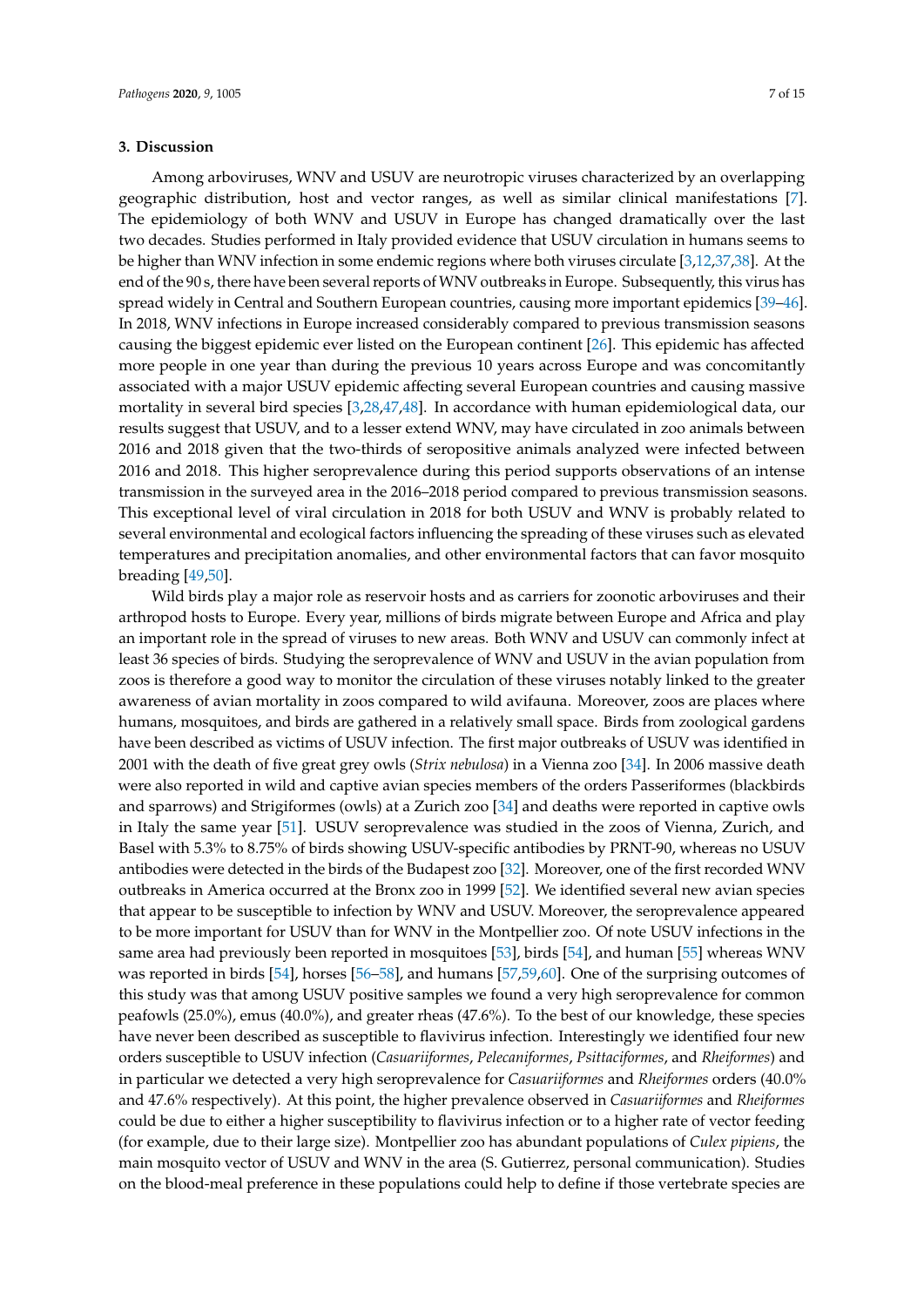preferred by mosquito vectors over other vertebrates in the zoo. In our study the detection of stable antibodies titers is probably associated with either the persistence of antibodies for a long time as previously described for USUV and WNV or to periodic circulation of these viruses in the area [29,30].

Interestingly we found no flavivirus antibodies in non-human primates in the 27 individuals from the nine species that we studied (Alouatta caraya, Callithix jacchus tibetana, Eulemur coronatus, Eulemur mongoz, Hapalemur alaotrensis, Lemur catta, Pithecia pithecia, Saguinus imperator, and Varecia rubra). Although these observations must be interpreted with caution due to the limited number of animals it seems that primates are not particularly sensitive to infections by USUV and WNV may be due to the feeding preferences of *Culex pipiens* for avian species. Another study previously described a low prevalence in primates from several zoological gardens [32]. On the other hand, unlike what has been found previously in another zoo, we did not detect flavivirus antibodies in the order Perissodactyla and especially in the Equidae family in the 18 animals studied although horses have been shown to be animals particularly susceptible to USUV and WNV [22,32,61–63]. Interestingly we found a high seropositivity for USUV in Carnivora, especially in Canidae, as previously described mainly in studies on domestic dogs [23,24,64]. Our results show that other Canidae than dogs could be potentially used as sentinel animals for virus surveillance especially since a longer exposure to arboviruses can be inferred from the fact that they spend most of the time outside. Free-living mammals are naturally exposed to flavivirus infections and, thus additional studies on their host competence would help in determining if they could be involved in the virus transmission cycle.

To conclude, our study shows a relatively high exposure of some species of exotic birds and mammals to USUV and to a lesser extent to WNV in a particularly exposed area of France. The overall seroprevalence was 0.73% for WNV and 6.57% for USUV. Our results correlate with a circulation of these two viruses reported in particular in 2018. This study highlights the value of the interest developing monitoring programs to better prevent, detect, and alert arboviruses circulation in areas gathering a large numbers of animals, humans, and vectors such as zoological gardens.

#### **4. Materials and Methods**

#### *4.1. Animal Samples*

Montpellier zoo (south of France) covers an area of 80 hectares and is surrounded by an urban area and host some 106 animal species including birds and mammals. The sera were collected in this zoo between 2003 and 2019. In total, the sera of 411 animals belonging to 70 species and to 18 different orders were analyzed (for birds: *Anseriformes*, *Casuariiformes*, *Ciconiiforme*, *Coraciiformes*, *Galliformes*, *Gruiformes*, *Musophagiformes*, *Pelecaniformes*, *Psittaciformes*, *Rheiformes*, and *Struthioniformes*, for mammals: *Artiodactyla*, *Carnivora*, *Diprotodontia*, *Perissodactyla*, *Pilosa*, *Primates*, and *Rodentia*). Among them, samples from 137 zoo-birds, belonging to 20 different species and from 274 mammals from 50 different species were investigated. Samples originate from serum banks and animals undergoing medical check-ups. For all samples, 0.3 to 3 mL of blood was drawn from the cutaneous ulnar vein, the jugular vein, or a femoral vein. The blood was centrifuged at 2000× *g* for 10 min, the serum was then separated from the clot, and stored at −20 ◦C until analysis. Experiments were performed according to national regulations. The collection of samples was performed by veterinarians of the zoo. Samples were collected from serum banks or from animals subjected to sanitary check-ups, health programs, or surgical interventions. No animal was sampled for the only purpose of this study.

### *4.2. cELISA*

Sera were screened using a cELISA test (ID Screen West Nile Competition Multi species ELISA kit, (IDVet, France). The technique is based on plates pre-coated with the envelope (E) protein of WNV and measure the competition between antibodies present in the animal serum tested and a monoclonal anti-WNV.E antibody conjugated to horseradish peroxidase (HRP). This test produces cross-reactions notably with other flaviruses and can therefore detect a large spectrum of flaviviruses including WNV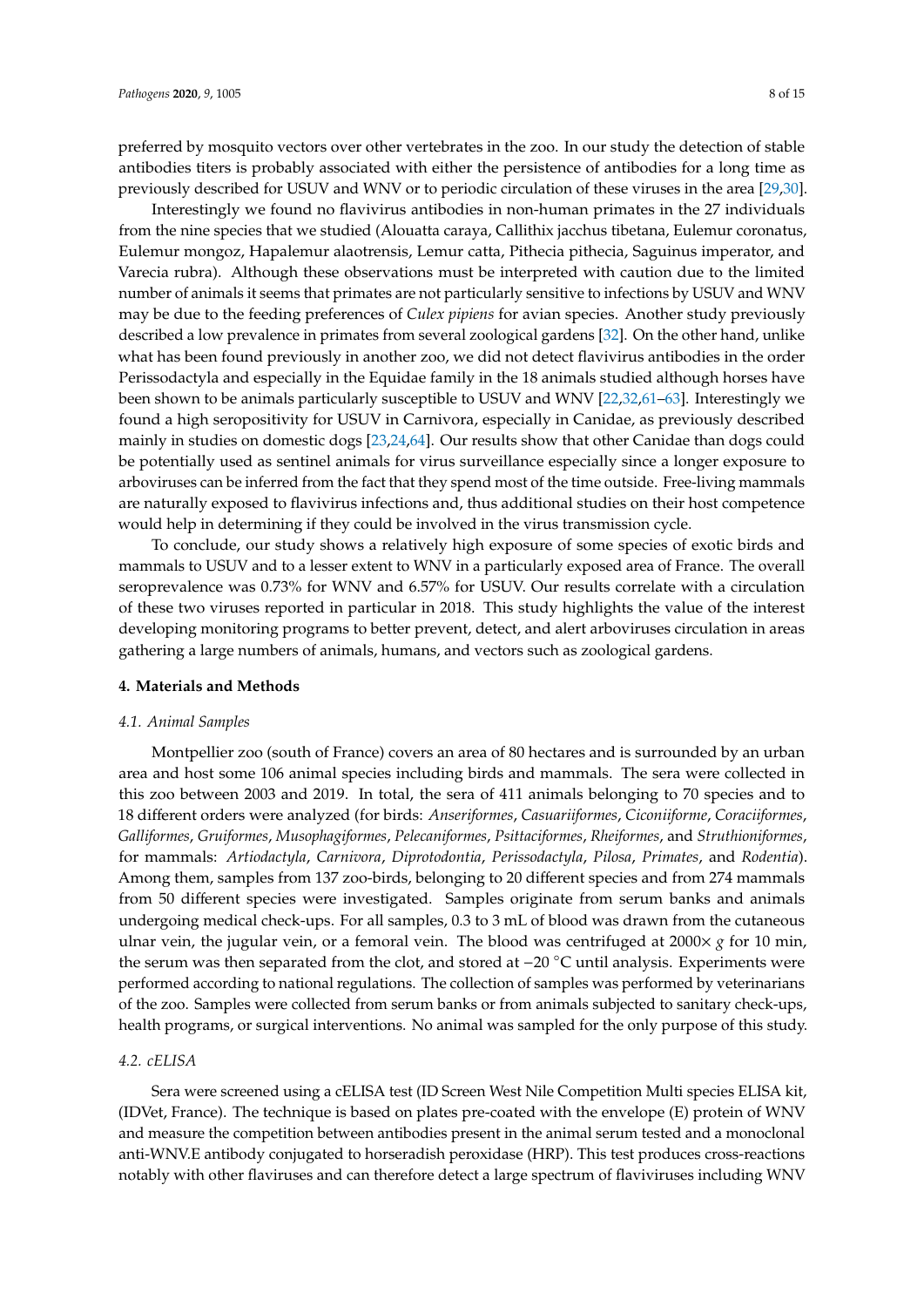and USUV and other related flaviviruses [65,66]. Assays were performed and interpreted according manufacturer instructions as previously described [66].

#### *4.3. Seroneutralization Assays*

The MNT was carried out in flat-bottomed 96 well microplates after serum heat-inactivation at 56 ◦C for 30 min. First 50 µL of Dulbecco's modified Eagle's (DMEM) medium (Thermoscientific) supplemented by 2% heat-inactivated fetal bovine serum (Sigma) was added in each well. Serum was subsequently added to a well in the first column to obtain a starting dilution of 1:5. From this well, two-fold dilutions were made by pipetting  $50 \mu$ L of each well in the next, until the last column. The sera were mixed with 50  $\mu$ L of virus suspension (at 100 tissue culture infectious dose 50 (TCID<sub>50</sub>) of USUV (France2018, MT863562) or WNV (lineage 2, MT863560) or TBEV (strain Hypr, Genbank ID U39292.1) or MEAV (Brest ART707, Genbank ID AF013386.1, DQ235144)), incubated at 37 ◦C for 90 min to allow neutralization of the virus. Wells were then supplemented with 100 µL of Vero E6 cell suspension (ATCC) (DMEM with 2% fetal bovine serum) and incubated 3 to 5 days at 37 ◦C and under 5% CO<sup>2</sup> following the virus. After 3 days (WNV, USUV) and 5 days (TBEV, MEAV) microplates were read under the microscope to determine the presence or absence of cytopathogenic effect in samples and in positive and negative sera controls. In regards to MEAV, PRNT90 assays with sera diluted 1:20 was performed on SW13 cells as previously described [67]. Each sample was assigned a titer that was the reciprocal of the dilution in that well. Sera that showed neutralization at dilutions ≥1:10 (WNV, USUV) and ≥1:20 (TBEV, MEAV) were considered positive. When neutralization was observed against WNV and USUV, the neutralizing immune response was considered specific if the VNT titer for any given virus was at least fourfold higher than titers obtained against the other viruses. Duplicates were performed to confirm positive results.

#### *4.4. RT-qPCR*

Viral RNAs were extracted from 50  $\mu$ L of serum with the EZ1 apparatus running the EZ1 DSP virus kit (Qiagen). Viral RNA levels were measured by a one-step quantitative reverse transcriptase PCR assay (RT-qPCR) on the Light Cycler 480 (Roche) with primers, probe, and cycling conditions previously described for USUV [68] and WNV [69].

#### *4.5. Statistical Analysis*

Seroprevalence for USUV and WNV was estimated by dividing the number of positive animals by total animals tested, using two-sided exact binomial 95% confidence intervals (95%CI). Correlation between the seroprevalence and other independent variables (sex, age, etc.) were analyzed by means of a Pearson's chi-square test or by the Fisher's exact test (less than 6 samples per group).

**Author Contributions:** Conceptualization, Y.S.; methodology, Y.S., K.B., C.B., S.L. and V.F.; investigation, O.C., M.C., J.B., C.D., K.B., R.A.M.; resources, B.C., D.G., L.V., C.B., S.L.; writing—original draft preparation, Y.S.; writing—review and editing, Y.S., B.C., D.G., L.V., S.G., S.S., C.B., S.L., C.D.; funding acquisition, Y.S. and S.S. All authors have read and agreed to the published version of the manuscript.

**Funding:** This research was funded by REACTing (reference: YY/FC/2018-032) and the Montpellier University of Excellence (MUSE) through ANR (the French National Research Agency) under the "Investissements d'avenir" program with the reference ANR-16-IDEX-0006.

**Acknowledgments:** We thank the zoological garden of Montpellier and the "Réserve Africaine de Sigean", especially Marielle Beltrame, for providing samples for analysis.

**Conflicts of Interest:** The authors declare no conflict of interest.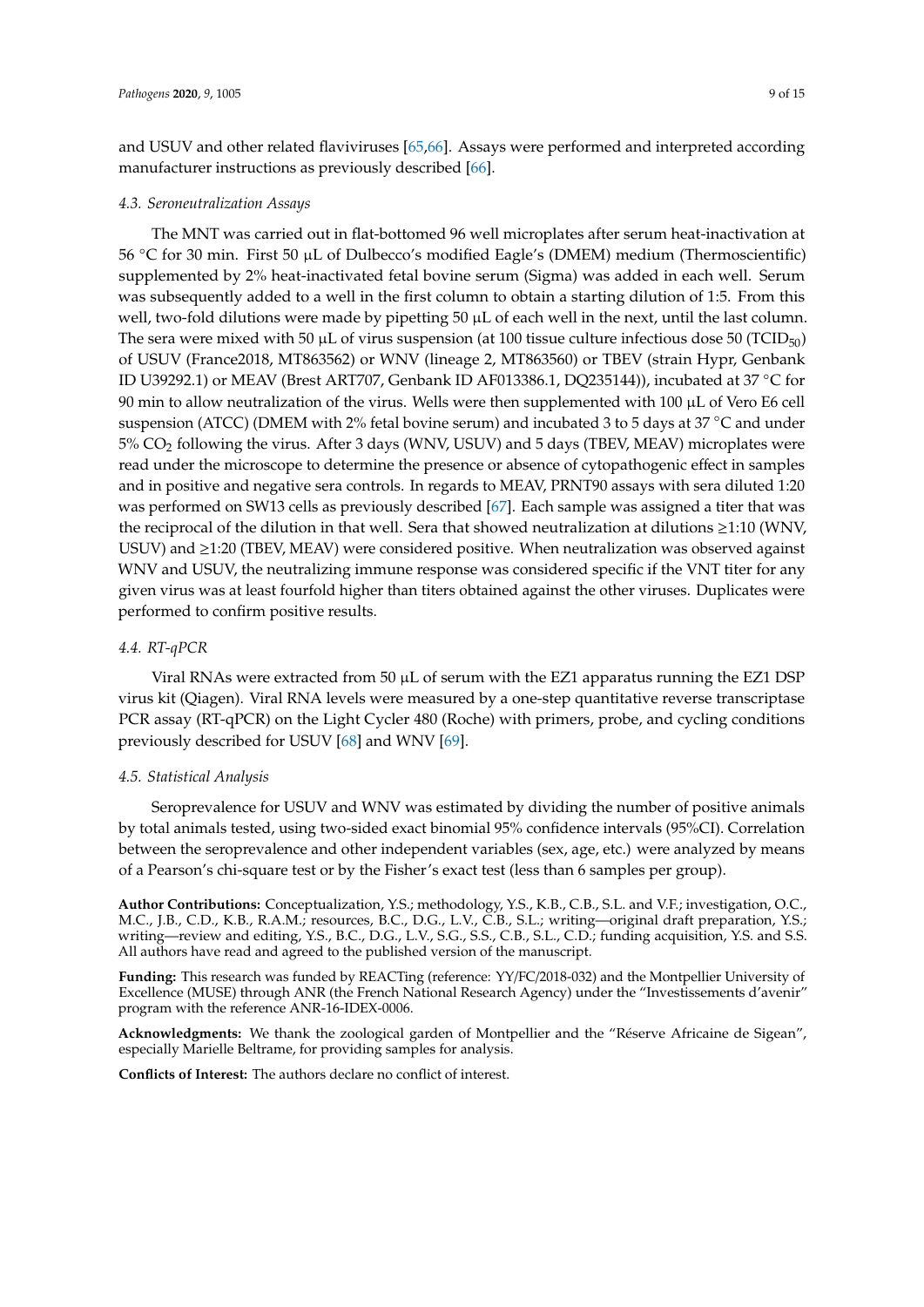### **Appendix A**

|                          | 2016       |            | 2018        |            |                       |
|--------------------------|------------|------------|-------------|------------|-----------------------|
| <b>Species</b>           | USUV       | <b>WNV</b> | <b>USUV</b> | <b>WNV</b> | Period of Infection   |
| Amazona amazonica        | Neg        | Neg        | Neg         | 10         | between 2016 and 2018 |
| Dromaius novaehollandiae | 80         | 10         | 160         | 10         | before 2016           |
| Eudocimus ruber          | <b>Neg</b> | Neg        | 640         | 10         | between 2016 and 2018 |
| Leptoptilos crumenifer   | 10         | 20         | 10          | 40         | before 2016           |
| Pavo cristatus           | Neg        | Neg        | 40          | 10         | between 2016 and 2018 |
|                          | 10         | Neg        | 10          | Neg        | before 2016           |
| Rhea americana           | 640        | 20         | 640         | 20         | before 2016           |
|                          | Neg        | Neg        | 640         | Neg        | between 2016 and 2018 |
|                          | 20         | Neg        | 320         | 10         | before 2016           |
|                          | Neg        | Neg        | 640         | 10         | between 2016 and 2018 |
|                          | Neg        | Neg        | 320         | Neg        | between 2016 and 2018 |
|                          | Neg        | Neg        | 320         | Neg        | between 2016 and 2018 |
|                          | Neg        | Neg        | 640         | 10         | between 2016 and 2018 |
|                          | Neg        | Neg        | 640         | 10         | between 2016 and 2018 |

**Table A1.** WNV and USUV seroprevalence in longitudinally sampled birds (2016 and 2018).

**Table A2.** Prevalence of WNV or USUV antibodies in birds and mammalian species sampled classified by order and family.

| Classification                | Number         | <b>Positives</b> | %WNV | %USUV |
|-------------------------------|----------------|------------------|------|-------|
| <b>Class Aves Order</b>       |                |                  |      |       |
| <b>Anseriformes</b>           |                |                  |      |       |
| Family Anatidae               | 12             | $\mathbf{0}$     | 0.0  | 0.0   |
| Family Anhimidae              | 2              | $\theta$         | 0.0  | 0.0   |
| <b>Order Casuariiformes</b>   |                |                  |      |       |
| Family Casuariidae            | 5              | 2 USUV           | 0.0  | 40.0  |
| <b>Order Ciconiiforme</b>     |                |                  |      |       |
| Family Ciconiidae             | 3              | 1 WNV            | 33.0 | 0.0   |
| <b>Order Coraciiformes</b>    |                |                  |      |       |
| Family Momotidae              | $\mathbf{1}$   | $\boldsymbol{0}$ | 0.0  | 0.0   |
| <b>Order Galliformes</b>      |                |                  |      |       |
| Family Phasianidae            | 28             | 6 USUV           | 0.0  | 17.2  |
| <b>Order Gruiformes</b>       |                |                  |      |       |
| Family Psophiidae             | $\overline{2}$ | $\mathbf{0}$     | 0.0  | 0.0   |
| <b>Order Musophagiformes</b>  |                |                  |      |       |
| Family Musophagidae           | $\mathbf{1}$   | $\mathbf{0}$     | 0.0  | 0.0   |
| <b>Order Pelecaniformes</b>   |                |                  |      |       |
| Family Threskiornithidae      | 38             | 1 USUV           | 0.0  | 2.6   |
| <b>Order Psittaciformes</b>   |                |                  |      |       |
| Family Psittacidae            | 16             | 1 WNV            | 6.2  | 0.0   |
| Family Psittaculidae          | 5              | 1 USUV           | 0.0  | 20.0  |
| <b>Order Rheiformes</b>       |                |                  |      |       |
| Family Rheidae                | 21             | 10 USUV          | 0.0  | 47.6  |
| <b>Order Struthioniformes</b> |                |                  |      |       |
| Family Struthionidae          | 3              | $\Omega$         | 0.0  | 0.0   |
| <b>TOTAL Birds</b>            | 137            | 22               | 1.45 | 14.59 |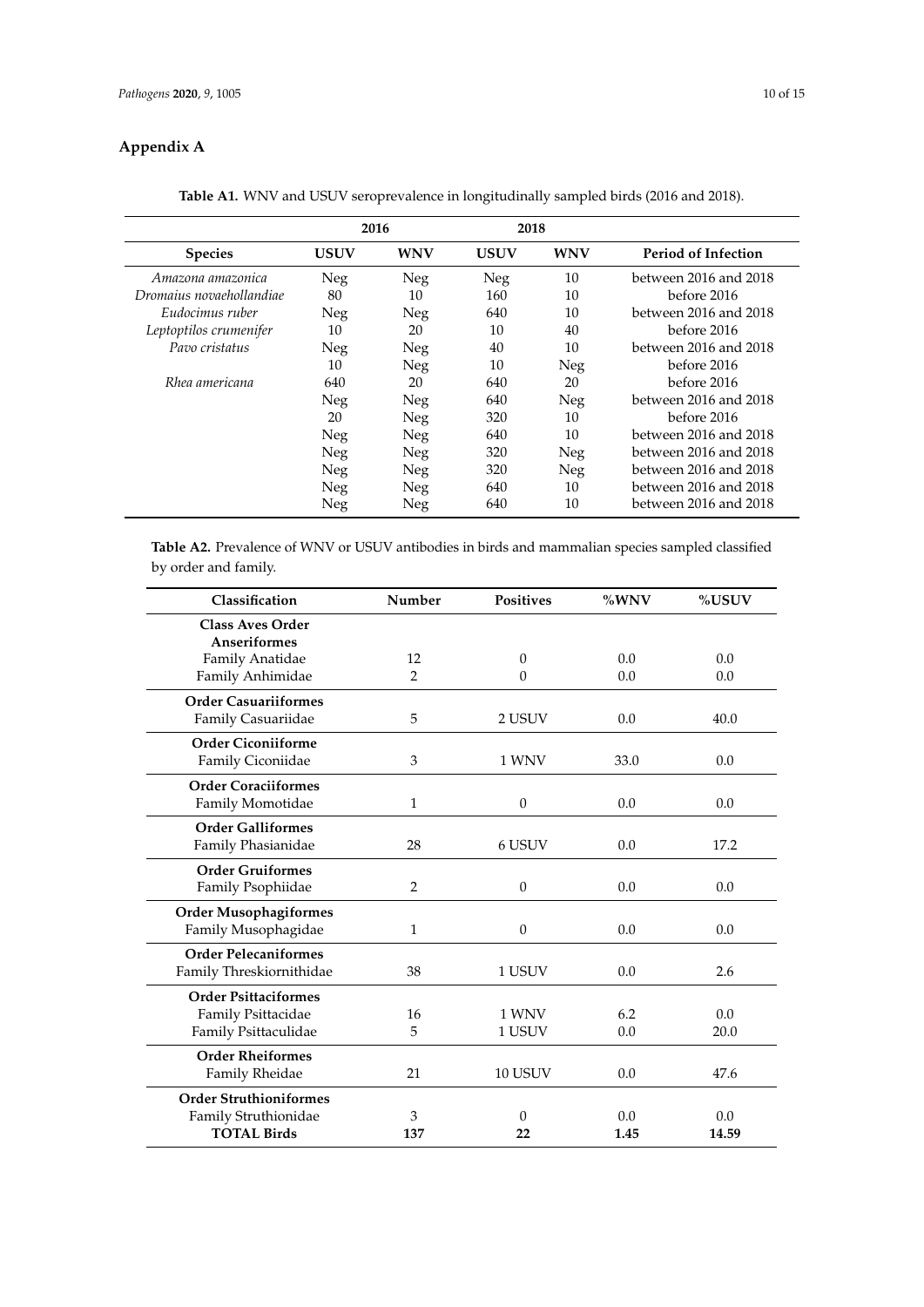| Classification         | Number         | <b>Positives</b> | %WNV | %USUV |
|------------------------|----------------|------------------|------|-------|
| Class Mammalia Order   |                |                  |      |       |
| Artiodactyla           |                |                  |      |       |
| Family Bovidae         | 142            | 1 WNV            | 0.7  | 0.0   |
| Family Cervidae        | 17             | 0                | 0.0  | 0.0   |
| Family Camelidae       | 7              | $\Omega$         | 0.0  | 0.0   |
| Family Giraffidae      | $\mathbf{1}$   | $\mathbf{0}$     | 0.0  | 0.0   |
| <b>Order Carnivora</b> |                |                  |      |       |
| Family Canidae         | 24             | 6 USUV           | 0.0  | 25.0  |
| Family Felidae         | 12             | 1 USUV           | 0.0  | 8.3   |
| Family Ursidae         | 3              | $\mathbf{0}$     | 0.0  | 0.0   |
| Order Diprotodontia    |                |                  |      |       |
| Family Macropodidae    | 12             | $\boldsymbol{0}$ | 0.0  | 0.0   |
| Order Perissodactyla   |                |                  |      |       |
| Family Equidae         | 13             | $\theta$         | 0.0  | 0.0   |
| Family Rhinocerotidae  | 5              | 0                | 0.0  | 0.0   |
| Family Tapiridae       | 1              | $\mathbf{0}$     | 0.0  | 0.0   |
| <b>Order Pilosa</b>    |                |                  |      |       |
| Family Choloepodidae   | 2              | 0                | 0.0  | 0.0   |
| Family Myrmecophagidae | $\overline{2}$ | $\theta$         | 0.0  | 0.0   |
| <b>Order Primates</b>  |                |                  |      |       |
| Family Atelidae        | 3              | 0                | 0.0  | 0.0   |
| Family Callitrichidae  | 4              | 0                | 0.0  | 0.0   |
| Family Lemuridae       | 20             | 0                | 0.0  | 0.0   |
| Family Pitheciidae     | 1              | $\theta$         | 0.0  | 0.0   |
| Order Rodentia         |                |                  |      |       |
| Family Cuniculidae     | 3              | $\mathbf{0}$     | 0.0  | 0.0   |
| Family Erethizontidae  | 2              | $\theta$         | 0.0  | 0.0   |
| <b>TOTAL Mammalian</b> | 274            | 8                | 0.36 | 2.55  |
| <b>TOTAL Animals</b>   | 411            | 30               | 0.73 | 6.57  |

**Table A2.** *Cont*.

#### **References**

- 1. Chastel, C.; Main, A.J.; Guiguen, C.; le Lay, G.; Quillien, M.C.; Monnat, J.Y.; Beaucournu, J.C. The isolation of Meaban virus, a new Flavivirus from the seabird tick Ornithodoros (Alectorobius) maritimus in France. *Arch. Virol.* **1985**, *83*, 129–140. [\[CrossRef\]](http://dx.doi.org/10.1007/BF01309911)
- 2. Velay, A.; Solis, M.; Kack-Kack, W.; Gantner, P.; Maquart, M.; Martinot, M.; Augereau, O.; De Briel, D.; Kieffer, P.; Lohmann, C.; et al. A new hot spot for tick-borne encephalitis (TBE): A marked increase of TBE cases in France in 2016. *Ticks Tick Borne Dis.* **2018**, *9*, 120–125. [\[CrossRef\]](http://dx.doi.org/10.1016/j.ttbdis.2017.09.015)
- 3. Clé, M.; Beck, C.; Salinas, S.; Lecollinet, S.; Gutierrez, S.; Van de Perre, P.; Baldet, T.; Foulongne, V.; Simonin, Y. Usutu virus: A new threat? *Epidemiol. Infect.* **2019**, *147*, e232. [\[CrossRef\]](http://dx.doi.org/10.1017/S0950268819001213)
- 4. Beck, C.; Goffart, I.L.; Franke, F.; Gonzalez, G.; Dumarest, M.; Lowenski, S.; Blanchard, Y.; Lucas, P.; de Lamballerie, X.; Grard, G.; et al. Contrasted epidemiological patterns of west nile virus lineages 1 and 2 infections in France from 2015 to 2019. *Pathogens* **2020**, *9*, 908. [\[CrossRef\]](http://dx.doi.org/10.3390/pathogens9110908) [\[PubMed\]](http://www.ncbi.nlm.nih.gov/pubmed/33143300)
- 5. Calisher, C.H.; Gould, E.A. Taxonomy of the virus family Flaviviridae. *Adv. Virus Res.* **2003**, *59*, 1–19. [\[CrossRef\]](http://dx.doi.org/10.1016/S0065-3527(03)59001-7) [\[PubMed\]](http://www.ncbi.nlm.nih.gov/pubmed/14696325)
- 6. Beck, C.; Jimenez-Clavero, M.A.; Leblond, A.; Durand, B.; Nowotny, N.; Leparc-Goffart, I.; Zientara, S.; Jourdain, E.; Lecollinet, S. Flaviviruses in Europe: Complex circulation patterns and their consequences for the diagnosis and control of West Nile disease. *Int. J. Environ. Res. Public Health* **2013**, *10*, 6049–6083. [\[CrossRef\]](http://dx.doi.org/10.3390/ijerph10116049) [\[PubMed\]](http://www.ncbi.nlm.nih.gov/pubmed/24225644)
- 7. Zannoli, S.; Sambri, V. West nile virus and usutu virus co-circulation in europe: Epidemiology and implications. *Microorganisms* **2019**, *7*, 184. [\[CrossRef\]](http://dx.doi.org/10.3390/microorganisms7070184) [\[PubMed\]](http://www.ncbi.nlm.nih.gov/pubmed/31248051)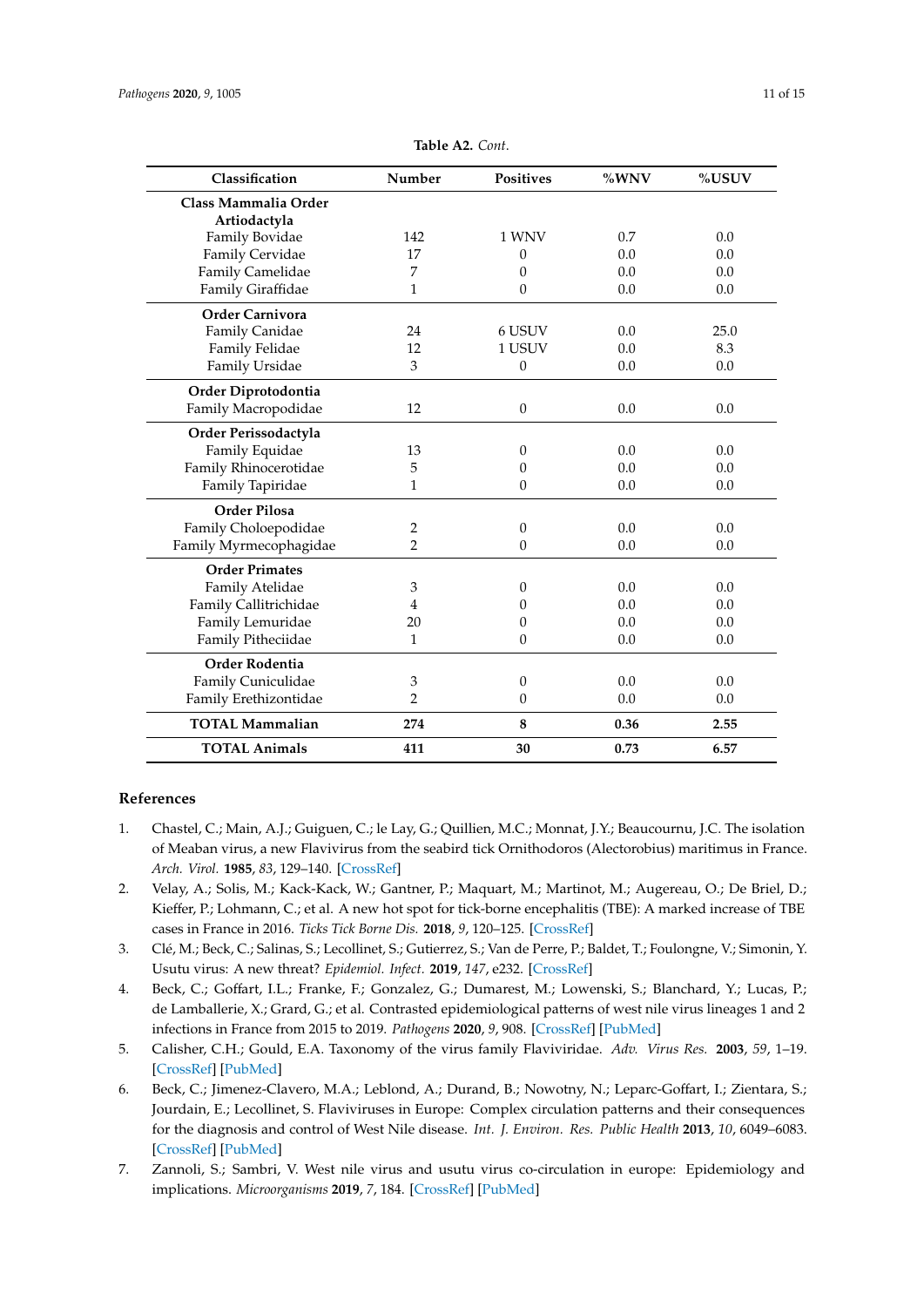- 8. Michelitsch, A.; Wernike, K.; Klaus, C.; Dobler, G.; Beer, M. Exploring the reservoir hosts of tick-borne encephalitis virus. *Viruses* **2019**, *11*, 669. [\[CrossRef\]](http://dx.doi.org/10.3390/v11070669) [\[PubMed\]](http://www.ncbi.nlm.nih.gov/pubmed/31336624)
- 9. Waldenström, J.; Lundkvist, Å.; Falk, K.I.; Garpmo, U.; Bergström, S.; Lindegren, G.; Sjöstedt, A.; Mejlon, H.; Fransson, T.; Haemig, P.D.; et al. Migrating birds and tickborne encephalitis virus. *Emerg. Infect. Dis.* **2007**, *13*, 1215–1218. [\[CrossRef\]](http://dx.doi.org/10.3201/eid1308.061416)
- 10. Smithburn, K.C.; Hughes, T.P.; Burke, A.W.P.J. A neurotropic virus isolated from the blood of a native of Uganda. *Am. Soc. Trop. Med. Hyg.* **1940**, *s1–s20*, 471–492. [\[CrossRef\]](http://dx.doi.org/10.4269/ajtmh.1940.s1-20.471)
- 11. Petersen, L.R.; Brault, A.C.; Nasci, R.S. West Nile virus: Review of the literature. *JAMA J. Am. Med. Assoc.* **2013**, *310*, 308–315. [\[CrossRef\]](http://dx.doi.org/10.1001/jama.2013.8042)
- 12. Lustig, Y.; Sofer, D.; Bucris, E.D.; Mendelson, E. Surveillance and diagnosis of west nile virus in the face of flavivirus cross-reactivity. *Front. Microbiol.* **2018**, *9*, 2421. [\[CrossRef\]](http://dx.doi.org/10.3389/fmicb.2018.02421) [\[PubMed\]](http://www.ncbi.nlm.nih.gov/pubmed/30369916)
- 13. Lecollinet, S.; Pronost, S.; Coulpier, M.; Beck, C.; Gonzalez, G.; Leblond, A.; Tritz, P. Viral equine encephalitis, a growing threat to the horse population in Europe? *Viruses* **2019**, *12*, 23. [\[CrossRef\]](http://dx.doi.org/10.3390/v12010023) [\[PubMed\]](http://www.ncbi.nlm.nih.gov/pubmed/31878129)
- 14. Root, J.J.; Bosco-Lauth, A.M. West Nile Virus Associations in Wild Mammals: An Update. *Viruses* **2019**, *11*, 459. [\[CrossRef\]](http://dx.doi.org/10.3390/v11050459) [\[PubMed\]](http://www.ncbi.nlm.nih.gov/pubmed/31117189)
- 15. McIntosh, B.M. Usutu (SAAr 1776); nouvel arbovirus du groupe B. *Int. Cat. Arboviruses* **1985**, *3*, 1059–1060.
- 16. Woodall, J. The viruses isolated from arthropods at the East African Virus Research Institute in the 26 years ending December 1963. *Proc. E. Afr. Acad.* **1964**, *2*, 141–146.
- 17. Escribano-Romero, E.; Lupulović, D.; Merino-Ramos, T.; Blázquez, A.-B.; Lazić, G.; Lazić, S.; Saiz, J.-C.; Petrović, T. West Nile virus serosurveillance in pigs, wild boars, and roe deer in Serbia. *Vet. Microbiol.* 2015, *176*, 365–369. [\[CrossRef\]](http://dx.doi.org/10.1016/j.vetmic.2015.02.005)
- 18. Cadar, D.; Becker, N.; de Mendonca Campos, R.; Börstler, J.; Jöst, H.; Schmidt-Chanasit, J. Usutu virus in bats, Germany, 2013. *Emerg. Infect. Dis.* **2014**, *20*, 1771–1773. [\[CrossRef\]](http://dx.doi.org/10.3201/eid2010.140909)
- 19. Diagne, M.; Ndione, M.; Di Paola, N.; Fall, G.; Bedekelabou, A.; Sembène, P.; Faye, O.; Zanotto, P.; Sall, A. Usutu Virus Isolated from Rodents in Senegal. *Viruses* **2019**, *11*, 181. [\[CrossRef\]](http://dx.doi.org/10.3390/v11020181)
- 20. Nikolay, B.; Diallo, M.; Boye, C.S.B.; Sall, A.A. Usutu Virus in Africa. *Vector-Borne Zoonotic Dis.* **2011**, *11*, 1417–1423. [\[CrossRef\]](http://dx.doi.org/10.1089/vbz.2011.0631)
- 21. Bażanów, B.; Jansen van Vuren, P.; Szymański, P.; Stygar, D.; Frącka, A.; Twardoń, J.; Kozdrowski, R.; Paw ˛eska, J. A Survey on West Nile and Usutu Viruses in Horses and Birds in Poland. *Viruses* **2018**, *10*, 87. [\[CrossRef\]](http://dx.doi.org/10.3390/v10020087)
- 22. Ben Hassine, T.; De Massis, F.; Calistri, P.; Savini, G.; BelHaj Mohamed, B.; Ranen, A.; Di Gennaro, A.; Sghaier, S.; Hammami, S. First Detection of Co-circulation of West Nile and Usutu Viruses in Equids in the South-west of Tunisia. *Transbound. Emerg. Dis.* **2014**, *61*, 385–389. [\[CrossRef\]](http://dx.doi.org/10.1111/tbed.12259)
- 23. Montagnaro, S.; Piantedosi, D.; Ciarcia, R.; Loponte, R.; Veneziano, V.; Fusco, G.; Amoroso, M.G.; Ferrara, G.; Damiano, S.; Iovane, G.; et al. Serological Evidence of Mosquito-Borne Flaviviruses Circulation in Hunting Dogs in Campania Region, Italy. *Vector-Borne Zoonotic Dis.* **2019**, *19*, 142–147. [\[CrossRef\]](http://dx.doi.org/10.1089/vbz.2018.2337)
- 24. Durand, B.; Haskouri, H.; Lowenski, S.; Vachiery, N.; Beck, C.; Lecollinet, S. Seroprevalence of West Nile and Usutu viruses in military working horses and dogs, Morocco, 2012: Dog as an alternative WNV sentinel species? *Epidemiol. Infect.* **2016**, *144*, 1857–1864. [\[CrossRef\]](http://dx.doi.org/10.1017/S095026881600011X)
- 25. Vilibic-Cavlek, T.; Savic, V.; Petrovic, T.; Toplak, I.; Barbic, L.; Petric, D.; Tabain, I.; Hrnjakovic-Cvjetkovic, I.; Bogdanic, M.; Klobucar, A.; et al. *Emerging Trends in the Epidemiology of West. Nile and Usutu Virus Infections in Southern Europe*; Frontiers Media S.A.: Lausanne, Switzerland, 2019; Volume 6, p. 437.
- 26. European Centre for Disease Prevention and Control (ECDC). *West Nile Fever in Europe in 2018*; ECDC: Solna, Sweden, 2018.
- 27. Čabanová, V.; Šikutová, S.; Straková, P.; Šebesta, O.O.; Vichová, B.; Zubríková, D.; Miterpáková, M.; Mendel, J.; Hurníková, Z.; Hubálek, Z.; et al. Co-Circulation of West Nile and Usutu Flaviviruses in Mosquitoes in Slovakia, 2018. *Viruses* **2019**, *11*, 639. [\[CrossRef\]](http://dx.doi.org/10.3390/v11070639)
- 28. Nagy, A.; Mezei, E.; Nagy, O.; Bakonyi, T.; Csonka, N.; Kaposi, M.; Koroknai, A.; Szomor, K.; Rigó, Z.; Molnár, Z.; et al. Extraordinary increase in West Nile virus cases and first confirmed human Usutu virus infection in Hungary, 2018. *Eurosurveillance* **2019**, *24*, 1900038. [\[CrossRef\]](http://dx.doi.org/10.2807/1560-7917.ES.2019.24.28.1900038)
- 29. Süss, J. Tick-borne encephalitis 2010: Epidemiology, risk areas, and virus strains in Europe and Asia-An overview. *Ticks Tick Borne Dis.* **2011**, *2*, 2–15. [\[CrossRef\]](http://dx.doi.org/10.1016/j.ttbdis.2010.10.007)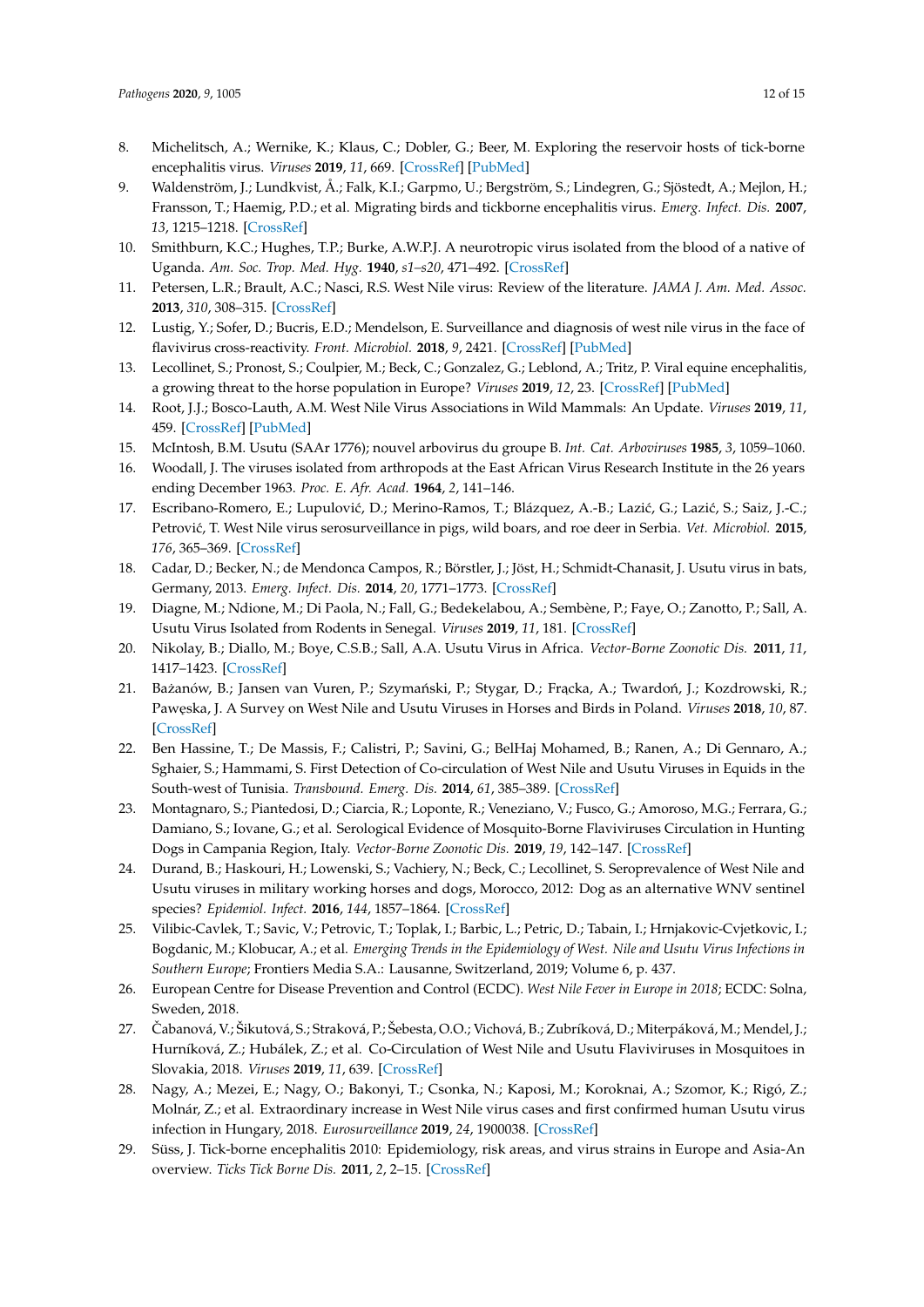- 30. Botelho-Nevers, E.; Gagneux-Brunon, A.; Velay, A.; Guerbois-Galla, M.; Grard, G.; Bretagne, C.; Mailles, A.; Verhoeven, P.O.; Pozzetto, B.; Gonzalo, S.; et al. Tick-borne encephalitis in auvergne-rhône-alpes region, France, 2017-2018. *Emerg. Infect. Dis.* **2019**, *25*, 1944–1948. [\[CrossRef\]](http://dx.doi.org/10.3201/eid2510.181923)
- 31. Bournez, L.; Umhang, G.; Faure, E.; Boucher, J.-M.; Boué, F.; Jourdain, E.; Sarasa, M.; Llorente, F.; Jiménez-Clavero, M.A.; Moutailler, S.; et al. Exposure of Wild Ungulates to the Usutu and Tick-Borne Encephalitis Viruses in France in 2009-2014: Evidence of Undetected Flavivirus Circulation a Decade Ago. *Viruses 2020* **2019**, *12*, 10. [\[CrossRef\]](http://dx.doi.org/10.3390/v12010010) [\[PubMed\]](http://www.ncbi.nlm.nih.gov/pubmed/31861683)
- 32. Buchebner, N.; Zenker, W.; Wenker, C.; Steinmetz, H.W.; Sós, E.; Lussy, H.; Nowotny, N. Low Usutu virus seroprevalence in four zoological gardens in central Europe. *BMC Vet. Res.* **2013**, *9*, 153. [\[CrossRef\]](http://dx.doi.org/10.1186/1746-6148-9-153)
- 33. Caballero-Gómez, J.; Cano-Terriza, D.; Lecollinet, S.; Carbonell, M.D.; Martínez-Valverde, R.; Martínez-Nevado, E.; García-Párraga, D.; Lowenski, S.; García-Bocanegra, I. Evidence of exposure to zoonotic flaviruses in zoo mammals in Spain and their potential role as sentinel species. *Vet. Microbiol.* **2020**, *247*, 108763. [\[CrossRef\]](http://dx.doi.org/10.1016/j.vetmic.2020.108763)
- 34. Steinmetz, H.W.; Bakonyi, T.; Weissenböck, H.; Hatt, J.M.; Eulenberger, U.; Robert, N.; Hoop, R.; Nowotny, N. Emergence and establishment of Usutu virus infection in wild and captive avian species in and around Zurich, Switzerland-Genomic and pathologic comparison to other central European outbreaks. *Vet. Microbiol.* **2011**, *148*, 207–212. [\[CrossRef\]](http://dx.doi.org/10.1016/j.vetmic.2010.09.018) [\[PubMed\]](http://www.ncbi.nlm.nih.gov/pubmed/20980109)
- 35. Hidalgo-Martínez, A.; Puerto, F.I.; Farfán-Ale, J.A.; García-Rejón, J.E.; Rosado-Paredes, E.D.P.; Méndez-Galván, J.; Figueroa-Ocampo, R.; Takashima, I.; Ramos, C. Prevalencia de infección por el virus del Nilo occidental en dos zoológicos del estado de Tabasco. *Salud Pública de México* **2008**, *50*, 76–85. [\[CrossRef\]](http://dx.doi.org/10.1590/S0036-36342008000100014) [\[PubMed\]](http://www.ncbi.nlm.nih.gov/pubmed/18297185)
- 36. Ziegler, U.; Fast, C.; Eiden, M.; Bock, S.; Schulze, C.; Hoeper, D.; Ochs, A.; Schlieben, P.; Keller, M.; Zielke, D.E.; et al. Evidence for an independent third Usutu virus introduction into Germany. *Vet. Microbiol.* **2016**, *192*, 60–66. [\[CrossRef\]](http://dx.doi.org/10.1016/j.vetmic.2016.06.007) [\[PubMed\]](http://www.ncbi.nlm.nih.gov/pubmed/27527765)
- 37. Percivalle, E.; Sassera, D.; Rovida, F.; Isernia, P.; Fabbi, M.; Baldanti, F.; Marone, P. Usutu Virus Antibodies in Blood Donors and Healthy Forestry Workers in the Lombardy Region, Northern Italy. *Vector-Borne Zoonotic Dis.* **2017**, *17*, 658–661. [\[CrossRef\]](http://dx.doi.org/10.1089/vbz.2017.2126)
- 38. Grottola, A.; Marcacci, M.; Tagliazucchi, S.; Gennari, W.; Di Gennaro, A.; Orsini, M.; Monaco, F.; Marchegiano, P.; Marini, V.; Meacci, M.; et al. Usutu virus infections in humans: A retrospective analysis in the municipality of Modena, Italy. *Clin. Microbiol. Infect.* **2017**, *23*, 33–37. [\[CrossRef\]](http://dx.doi.org/10.1016/j.cmi.2016.09.019)
- 39. Tsai, T.F.; Popovici, F.; Cernescu, C.; Campbell, G.L.; Nedelcu, N.I. West Nile encephalitis epidemic in southeastern Romania. *Lancet* **1998**, *352*, 767–771. [\[CrossRef\]](http://dx.doi.org/10.1016/S0140-6736(98)03538-7)
- 40. Bakonyi, T.; Ivanics, É.; Erdélyi, K.; Ursu, K.; Ferenczi, E.; Weissenböck, H.; Nowotny, N. Lineage 1 and 2 strains of encephalitic West Nile virus, Central Europe. *Emerg. Infect. Dis.* **2006**, *12*, 618–623. [\[CrossRef\]](http://dx.doi.org/10.3201/eid1204.051379)
- 41. Kutasi, O.; Bakonyi, T.; Lecollinet, S.; Biksi, I.; Ferenczi, E.; Bahuon, C.; Sardi, S.; Zientara, S.; Szenci, O. Equine encephalomyelitis outbreak caused by a genetic lineage 2 west nile virus in Hungary. *J. Vet. Intern. Med.* **2011**, *25*, 586–591. [\[CrossRef\]](http://dx.doi.org/10.1111/j.1939-1676.2011.0715.x)
- 42. Popović, N.; Milošević, B.; Urošević, A.; Poluga, J.; Lavadinović, L.; Nedelijković, J.; Jevtović, D.; Dulović, O. Outbreak of west Nile virus infection among humans in Serbia, August to October 2012. *Eurosurveillance* **2013**, *18*, 20613. [\[CrossRef\]](http://dx.doi.org/10.2807/1560-7917.ES2013.18.43.20613)
- 43. Bakonyi, T.; Ferenczi, E.; Erdélyi, K.; Kutasi, O.; Csörgo, T.; Seidel, B.; Weissenböck, H.; Brugger, K.; Bán, E.; Nowotny, N. Explosive spread of a neuroinvasive lineage 2 West Nile virus in Central Europe, 2008/2009. *Vet. Microbiol.* **2013**, *165*, 61–70. [\[CrossRef\]](http://dx.doi.org/10.1016/j.vetmic.2013.03.005)
- 44. Savini, G.; Capelli, G.; Monaco, F.; Polci, A.; Russo, F.; Di Gennaro, A.; Marini, V.; Teodori, L.; Montarsi, F.; Pinoni, C.; et al. Evidence of West Nile virus lineage 2 circulation in Northern Italy. *Vet. Microbiol.* **2012**, *158*, 267–273. [\[CrossRef\]](http://dx.doi.org/10.1016/j.vetmic.2012.02.018)
- 45. Barzon, L.; Pacenti, M.; Franchin, E.; Pagni, S.; Lavezzo, E.; Squarzon, L.; Martello, T.; Russo, F.; Nicoletti, L.; Rezza, G.; et al. Large human outbreak of West Nile virus infection in north-eastern Italy in 2012. *Viruses* **2013**, *5*, 2825–2839. [\[CrossRef\]](http://dx.doi.org/10.3390/v5112825)
- 46. Sribu, A.; Ceianu, C.S.; Panculescu-Gatej, R.I.; Vázquez, A.; Tenorio, A.; Rebreanu, R.; Niedrig, M.; Nicolescu, G.; Pistol, A. Outbreak of West Nile virus infection in humans, Romania, July to October 2010. *Eurosurveillance* **2011**, *16*, 19762. [\[CrossRef\]](http://dx.doi.org/10.2807/ese.16.02.19762-en)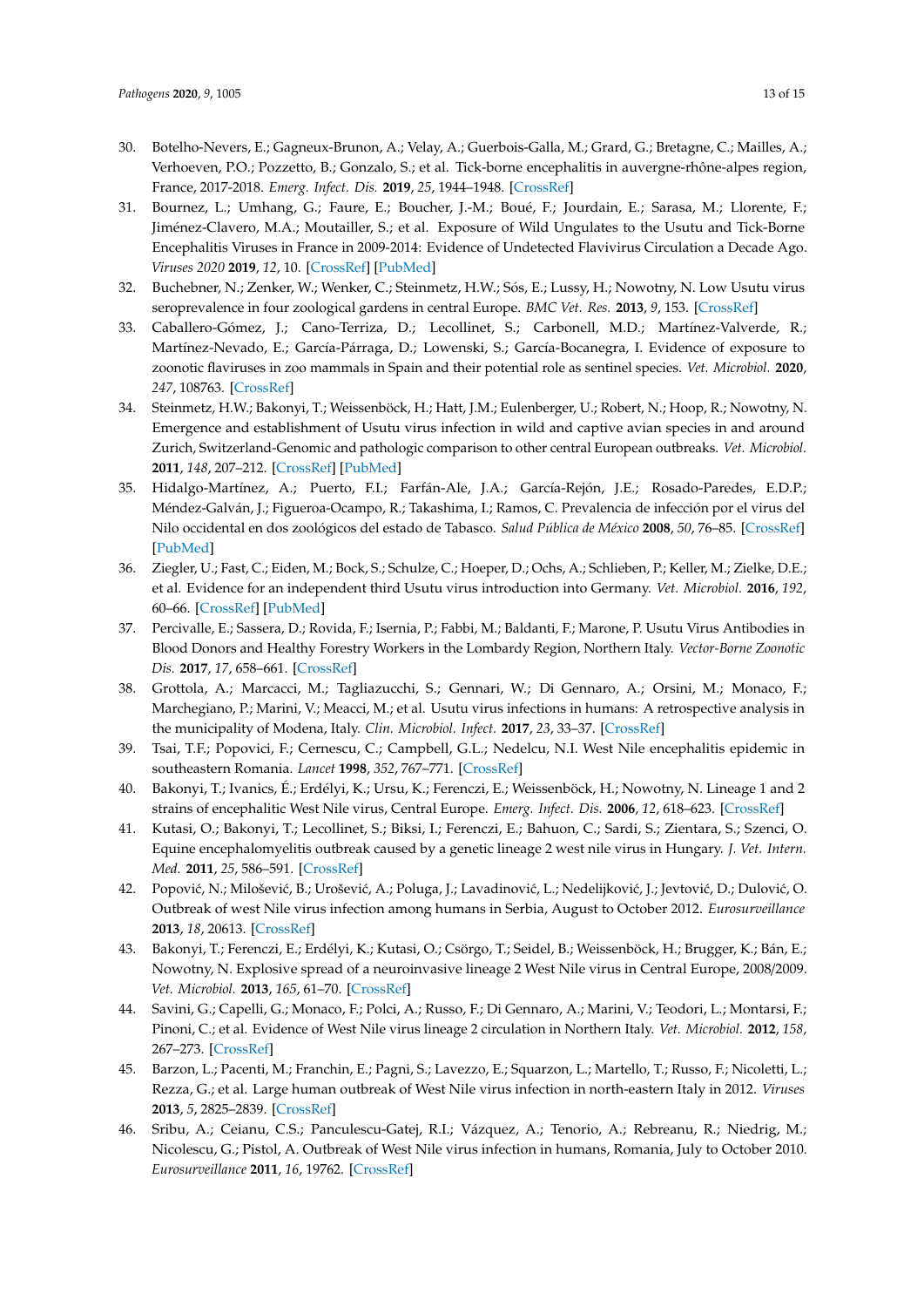- 47. Papa, A. Emerging arboviruses of medical importance in the Mediterranean region. *J. Clin. Virol.* **2019**, *115*, 5–10. [\[CrossRef\]](http://dx.doi.org/10.1016/j.jcv.2019.03.007)
- 48. Aberle, S.W.; Kolodziejek, J.; Jungbauer, C.; Stiasny, K.; Aberle, J.H.; Zoufaly, A.; Hourfar, M.K.; Weidner, L.; Nowotny, N. Increase in human West Nile and Usutu virus infections, Austria, 2018. *Eurosurveillance* **2018**, *23*, 1800545. [\[CrossRef\]](http://dx.doi.org/10.2807/1560-7917.ES.2018.23.43.1800545)
- 49. Semenza, J.C.; Tran, A.; Espinosa, L.; Sudre, B.; Domanovic, D.; Paz, S. Climate change projections of West Nile virus infections in Europe: Implications for blood safety practices. *Environ. Health A Glob. Access Sci. Source* **2016**, *15*, 125–136. [\[CrossRef\]](http://dx.doi.org/10.1186/s12940-016-0105-4)
- 50. Haussig, J.M.; Young, J.J.; Gossner, C.M.; Mezei, E.; Bella, A.; Sirbu, A.; Pervanidou, D.; Drakulovic, M.B.; Sudre, B. Early start of the west nile fever transmission season 2018 in Europe. *Eurosurveillance* **2018**, *23*, 1800428. [\[CrossRef\]](http://dx.doi.org/10.2807/1560-7917.ES.2018.23.32.1800428)
- 51. Manarolla, G.; Bakonyi, T.; Gallazzi, D.; Crosta, L.; Weissenböck, H.; Dorrestein, G.M.M.; Nowotny, N. Usutu virus in wild birds in northern Italy. *Vet. Microbiol.* **2010**, *141*, 159–163. [\[CrossRef\]](http://dx.doi.org/10.1016/j.vetmic.2009.07.036)
- 52. Lanciotti, R.S.; Roehrig, J.T.; Deubel, V.; Smith, J.; Parker, M.; Steele, K.; Crise, B.; Volpe, K.E.; Crabtree, M.B.; Scherret, J.H.; et al. Origin of the West Nile virus responsible for an outbreak of encephalitis in the Northeastern United States. *Science* **1999**, *286*, 2333–2337. [\[CrossRef\]](http://dx.doi.org/10.1126/science.286.5448.2333)
- 53. Eiden, M.; Gil, P.; Ziegler, U.; Rakotoarivony, I.; Marie, A.; Frances, B.; L'Ambert, G.; Simonin, Y.; Foulongne, V.; Groschup, M.H.; et al. Emergence of two Usutu virus lineages in Culex pipiens mosquitoes in the Camargue, France, 2015. *Infect. Genet. Evol.* **2018**, *61*, 151–154. [\[CrossRef\]](http://dx.doi.org/10.1016/j.meegid.2018.03.020) [\[PubMed\]](http://www.ncbi.nlm.nih.gov/pubmed/29592838)
- 54. Vittecoq, M.; Lecollinet, S.; Jourdain, E.; Dé, F.; Thomas, R.; Blanchon, T.; Arnal, A.; Lowenski, S.; Gauthier-Clerc, M. Recent Circulation of West Nile Virus and Potentially Other Closely Related Flaviviruses in Southern France. *Vector-Borne Zoonotic Dis.* **2013**, *13*, 610–613. [\[CrossRef\]](http://dx.doi.org/10.1089/vbz.2012.1166) [\[PubMed\]](http://www.ncbi.nlm.nih.gov/pubmed/23930977)
- 55. Simonin, Y.; Sillam, O.; Carles, M.J.; Gutierrez, S.; Gil, P.; Constant, O.; Martin, M.F.; Girard, G.; Van de Perre, P.; Salinas, S.; et al. Human Usutu Virus Infection with Atypical Neurologic Presentation, Montpellier, France, 2016. *Emerg. Infect. Dis.* **2018**, *24*, 875. [\[CrossRef\]](http://dx.doi.org/10.3201/eid2405.171122)
- 56. Durand, B.; Chevalier, V.; Pouillot, R.; Labie, J.; Marendat, I.; Murgue, B.; Zeller, H.; Zientara, S. West Nile virus outbreak in horses, Southern France, 2000: Results of a serosurvey. *Emerg. Infect. Dis.* **2002**, *8*, 777–782. [\[CrossRef\]](http://dx.doi.org/10.3201/eid0808.010486)
- 57. Bahuon, C.; Marcillaud-Pitel, C.; Bournez, L.; Leblond, A.; Beck, C.; Hars, J.; Leparc-Goffart, I.; L'ambert, G.; Paty, M.-C.C.; Cavalerie, L.; et al. West Nile virus epizootics in the Camargue (France) in 2015 and reinforcement of surveillance and control networks. *Rev. Sci. Tech. L'OIE* **2016**, *35*, 811–824. [\[CrossRef\]](http://dx.doi.org/10.20506/rst.35.3.2571)
- 58. Pradier, S.; Sandoz, A.; Paul, M.C.; Lefebvre, G.; Tran, A.; Maingault, J.; Lecollinet, S.; Leblond, A. Importance of wetlands management for west nile virus circulation risk, camargue, Southern France. *Int. J. Environ. Res. Public Health* **2014**, *11*, 7740–7754. [\[CrossRef\]](http://dx.doi.org/10.3390/ijerph110807740)
- 59. Calistri, P.; Giovannini, A.; Hubalek, Z.; Ionescu, A.; Monaco, F.; Savini, G.; Lelli, R. Epidemiology of West Nile in Europe and in the Mediterranean Basin~!2009-11-17~!2009-12-11~!2010-04-22~! *Open Virol. J.* **2010**, *4*, 29–37. [\[CrossRef\]](http://dx.doi.org/10.2174/1874357901004020029)
- 60. Young, J.J.; Coulombier, D.; Domanović, D.; Zeller, H.; Gossner, C.M.; Aberle, S.; Schmoll, F.; Christova, I.; Chakarova, S.; Novosel, I.P.; et al. One health approach for West Nile virus surveillance in the European Union: Relevance of equine data for blood safety. *Eurosurveillance* **2019**, *24*, 1800349. [\[CrossRef\]](http://dx.doi.org/10.2807/1560-7917.ES.2019.24.16.1800349) [\[PubMed\]](http://www.ncbi.nlm.nih.gov/pubmed/31014416)
- 61. Barbic, L.; Vilibic-Cavlek, T.; Listes, E.; Stevanovic, V.; Gjenero-Margan, I.; Ljubin-Sternak, S.; Pem-Novosel, I.; Listes, I.; Mlinaric-Galinovic, G.; Di Gennaro, A.; et al. Demonstration of Usutu Virus Antibodies in Horses, Croatia. *Vector-Borne Zoonotic Dis.* **2013**, *13*, 772–774. [\[CrossRef\]](http://dx.doi.org/10.1089/vbz.2012.1236)
- 62. Csank, T.; Drzewnioková, P.; Korytár, L.; Major, P.; Gyuranecz, M.; Pistl, J.; Bakonyi, T. A Serosurvey of Flavivirus Infection in Horses and Birds in Slovakia. *Vector-Borne Zoonotic Dis.* **2018**, *18*, 206–213. [\[CrossRef\]](http://dx.doi.org/10.1089/vbz.2017.2216)
- 63. Guerrero-Carvajal, F.; Bravo-Barriga, D.; Martín-Cuervo, M.; Aguilera-Sepúlveda, P.; Ferraguti, M.; Jiménez-Clavero, M.Á.; Llorente, F.; Alonso, J.M.; Frontera, E. Serological evidence of co-circulation of West Nile and Usutu viruses in equids from western Spain. *Transbound. Emerg. Dis.* **2020**. [\[CrossRef\]](http://dx.doi.org/10.1111/tbed.13810)
- 64. Maquart, M.; Dahmani, M.; Marié, J.L.; Gravier, P.; Leparc-Goffart, I.; Davoust, B. First Serological Evidence of West Nile Virus in Horses and Dogs from Corsica Island, France. *Vector-Borne Zoonotic Dis.* **2017**, *17*, 275–277. [\[CrossRef\]](http://dx.doi.org/10.1089/vbz.2016.2024)